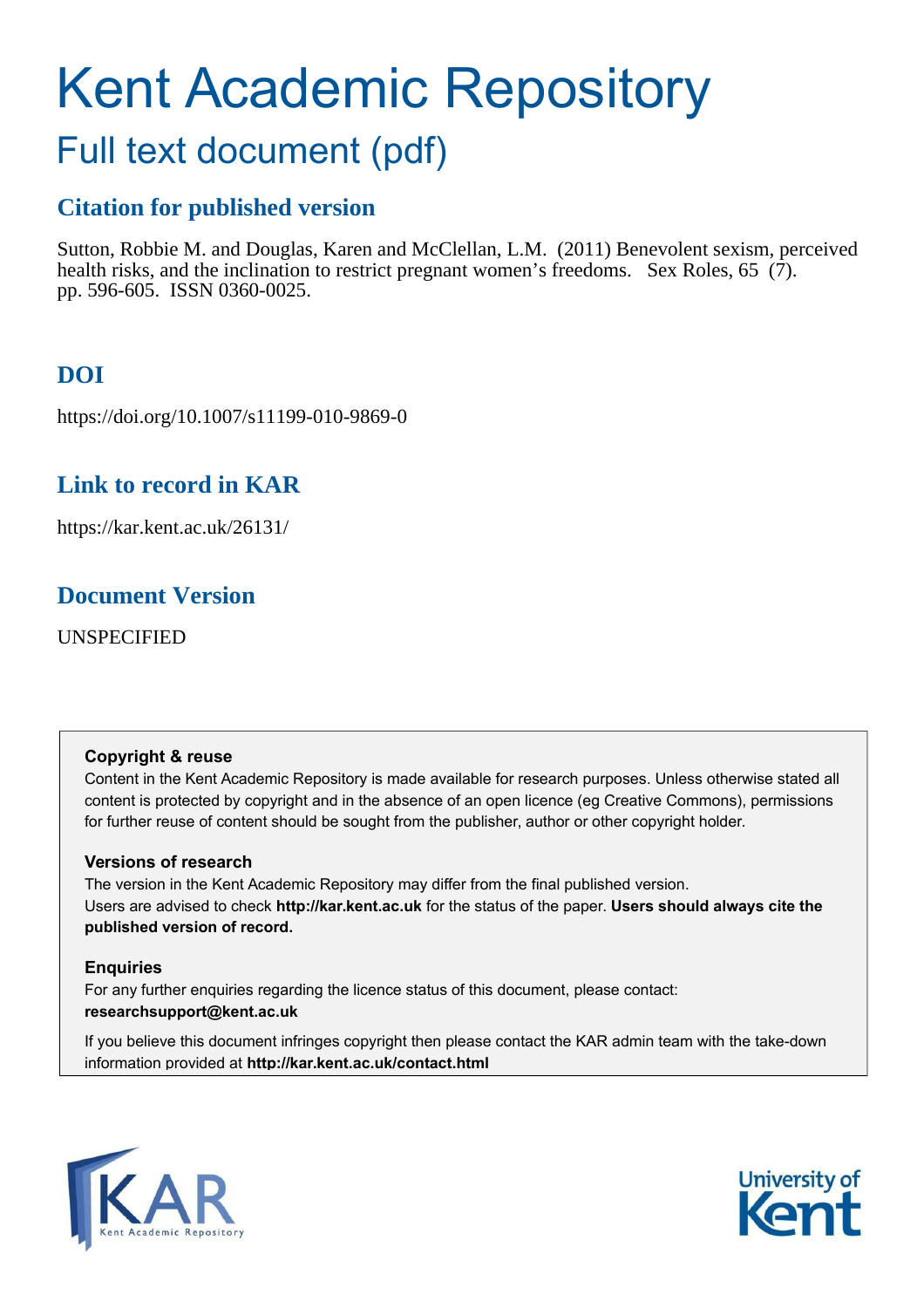Running head: BENEVOLENT SEXISM AND PREGNANCY

#### Benevolent sexism, perceived health risks, and the inclination to restrict pregnant women's freedoms.

Robbie M. Sutton, Karen M. Douglas, & Leigh McClellan

School of Psychology

University of Kent

Please address correspondence to Robbie Sutton (r.sutton @kent.ac.uk).

In press, *Sex Roles*. Doi: 10.1007/s11199-010-9869-0

This version is the uncorrected manuscript and differs from the final, published version of the paper.

The final publication will be available at www.springerlink.com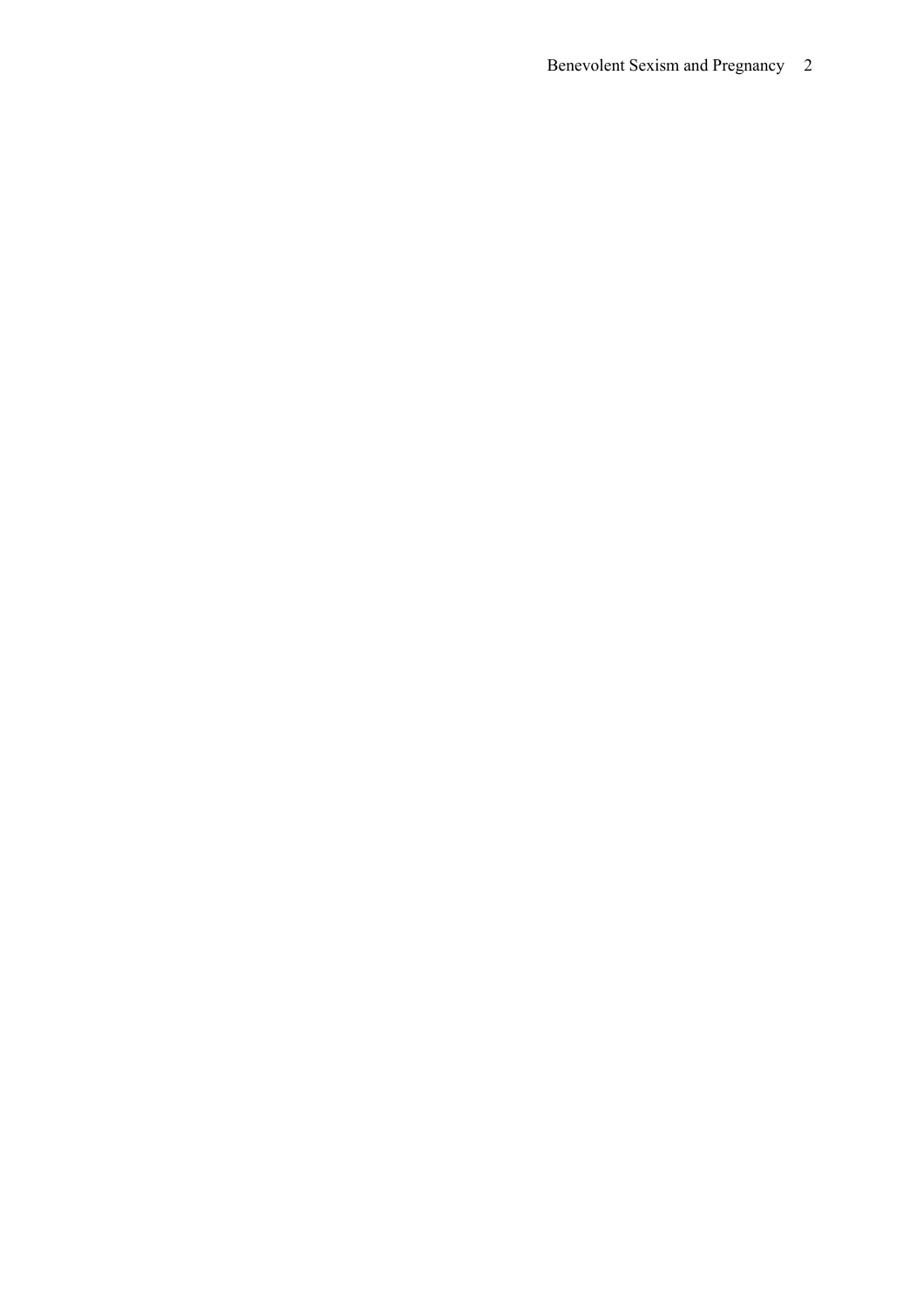#### **Abstract**

The present study investigated the role of sexist ideology in perceptions of health risks during pregnancy and willingness to intervene on pregnant women's behavior. Initially, 160 female psychology undergraduates at a university in the South East of England completed the Ambivalent Sexism Inventory (Glick & Fiske, 1996). Two months later, in an apparently unrelated study, they rated the safety of 45 behaviours during pregnancy (e.g., drinking alcohol, exercising, drinking tap water, and oral sex), and indicated their willingness to restrict pregnant women's choices (e.g., by refusing to serve soft cheese or alcohol). As predicted, benevolent (but not hostile) sexism was related to willingness to restrict pregnant women's choices. This effect was partially mediated by the perceived danger attributed to behaviours.

#### KEY WORDS: SEXISM, HEALTH BELIEFS, PREGNANCY, PATERNALISM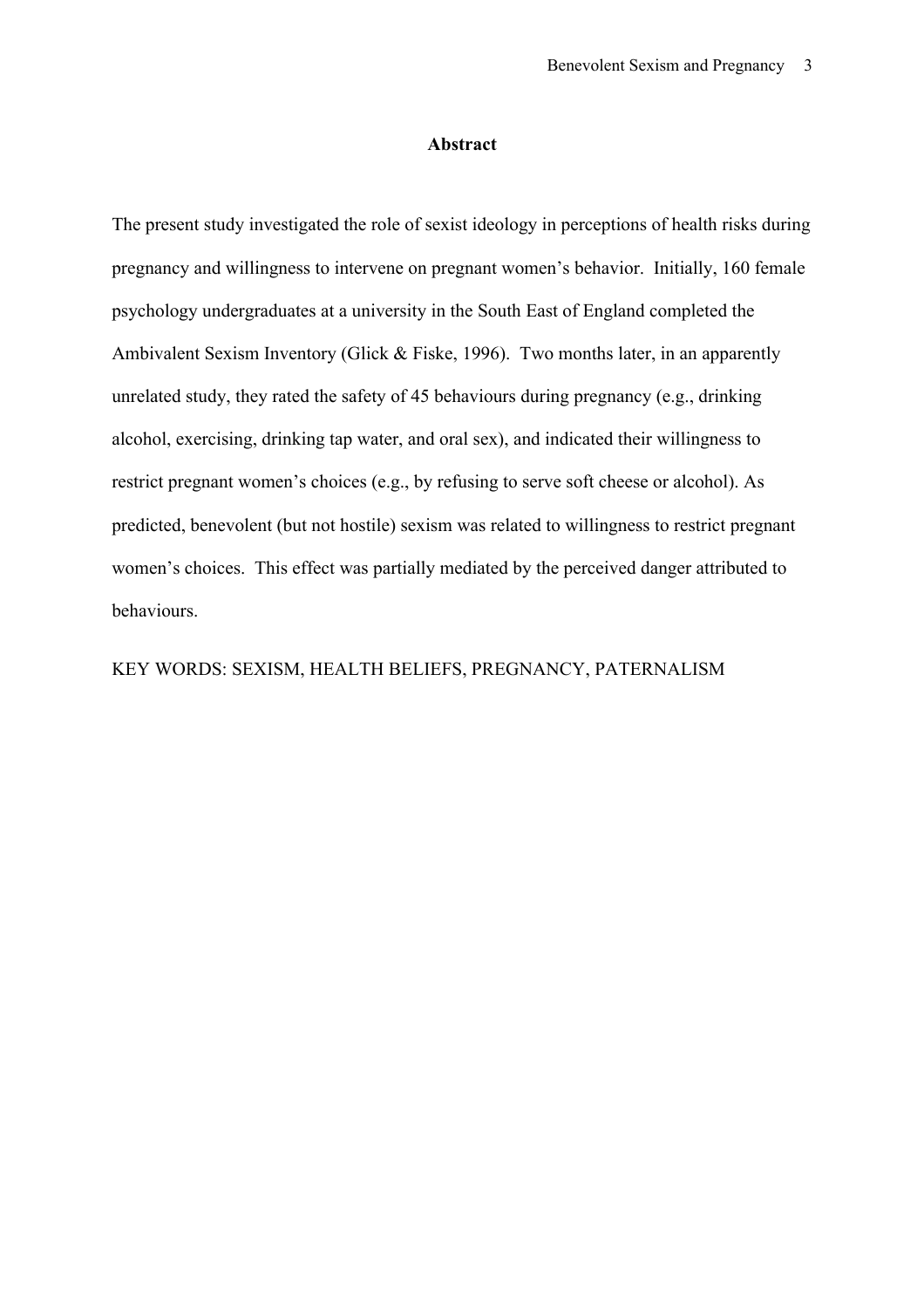#### **Introduction**

Across cultures and periods of history, taboos and behavioral restrictions have surrounded pregnancy. Recent decades have seen the advent of official health advice given to pregnant women, typically advising against the consumption of alcohol, tobacco, and various foods on the grounds of potential harm to unborn children. In this article, we argue that in at least some developed nations, these factors have contributed to a normative climate in which the behavior of pregnant women is construed as potentially unsafe, and in which it is acceptable to act in ways that restrict pregnant women from exercising free choice. Drawing upon Glick and Fiske's (1996) influential conceptualization of sexism, we also argue that an affectionate but patronising view of women known as benevolent sexism plays an important role in this social phenomenon. We report a study using survey methodology with a sample of English undergraduate women designed to test hypotheses derived from this theoretical perspective.

In 2009, a pregnant woman tried to buy a portion of cheddar cheese from the delicatessen counter of a major English supermarket. Although cheddar cheese poses no particular health risk during pregnancy, a female staff member refused to sell it to her until she promised that she would not eat it herself. "How ridiculous", said the customer in her letter of complaint, "that I had to openly lie in order to buy a piece of cheese". She also reported that the staff member "told me how lucky my generation of pregnant women are to have such [health] information available to them because this was not the case 'in her day'. I could only respond by saying that I thought pregnant women in the past were probably a whole lot less stressed and guilt-ridden as a result" (Clench, 2009).

Albeit more vivid and absurd than usual, this woman's experience illustrates the impingements upon their autonomy that pregnant women are subjected. This does not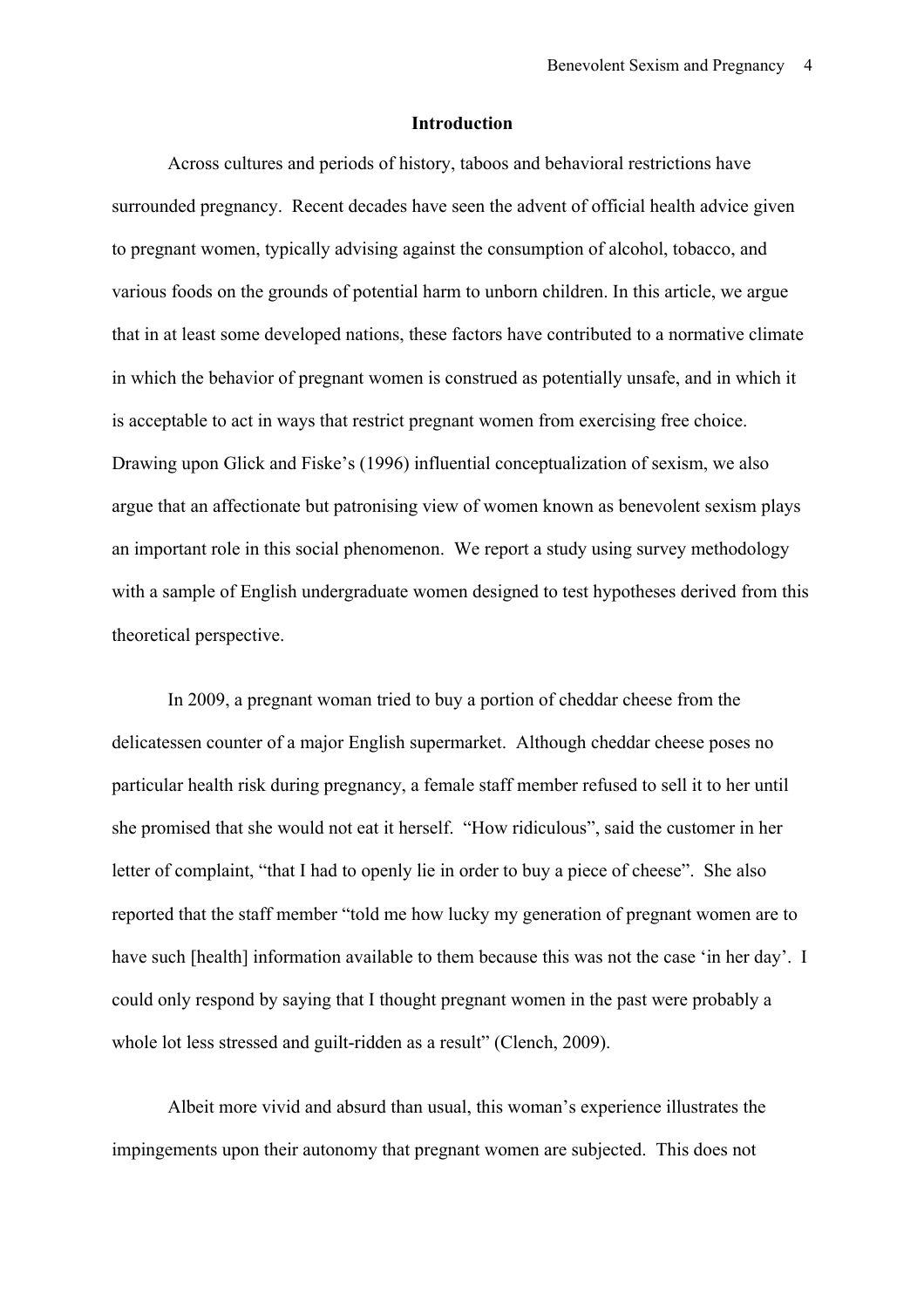happen only in England. In a further case in the same year, a Florida court enforced a bedrest on a pregnant woman that had been advised by her obstetrician (Burton v. Florida, 2009). Further instances are found in anecdotes of pregnant women being refused service in English bars or even evicted for sipping from a small glass of beer (Elliot, 2009). Also, in the last decade, the Governments of the UK, USA, Canada, France, Australia and New Zealand have stiffened their advice, recommending that women abstain altogether from alcohol. However, even advocates of this advice concede that there is scant evidence that light alcohol consumption (1 or 2 standard units of alcohol once or twice a week) is harmful to the fetus (e.g., Nathanson, Jayasinghe, & Roycroft, 2007). Some findings, indeed, suggest there could be a benefit (e.g., Kelly et al., 2008). This discrepancy between evidence and official advice has led some medical researchers and senior practitioners to wonder whether a "value judgement" is being imposed on women without sufficient evidence from medical science (e.g., O'Brien, 2007, p. 856).

Whether this paternalistic stance toward pregnant women does indeed have an ideological basis is the most general question that motivates the present investigation. Of course, it is extremely unlikely that such paternalism is driven by ideology alone; like most social phenomena, it is probably determined by many other factors. For example, if indeed public attitudes as well as official advice have recently become more restrictive, we might look to underlying social trends for explanations. Such trends might include the increasing availability of health information, authentic or otherwise, and an increasingly paranoid and aversive attitude to risk (Furedi, 2001). It would also be possible, indeed plausible, to view any increase in paternalism as another manifestation of the recent backlash against the freedoms won by feminists in the 1970s (Faludi, 1991; Rudman & Fairchild, 2004). However, as interesting as these hypotheses about social change may be, it is beyond the scope of the present investigation to test them. Rather, we seek to examine whether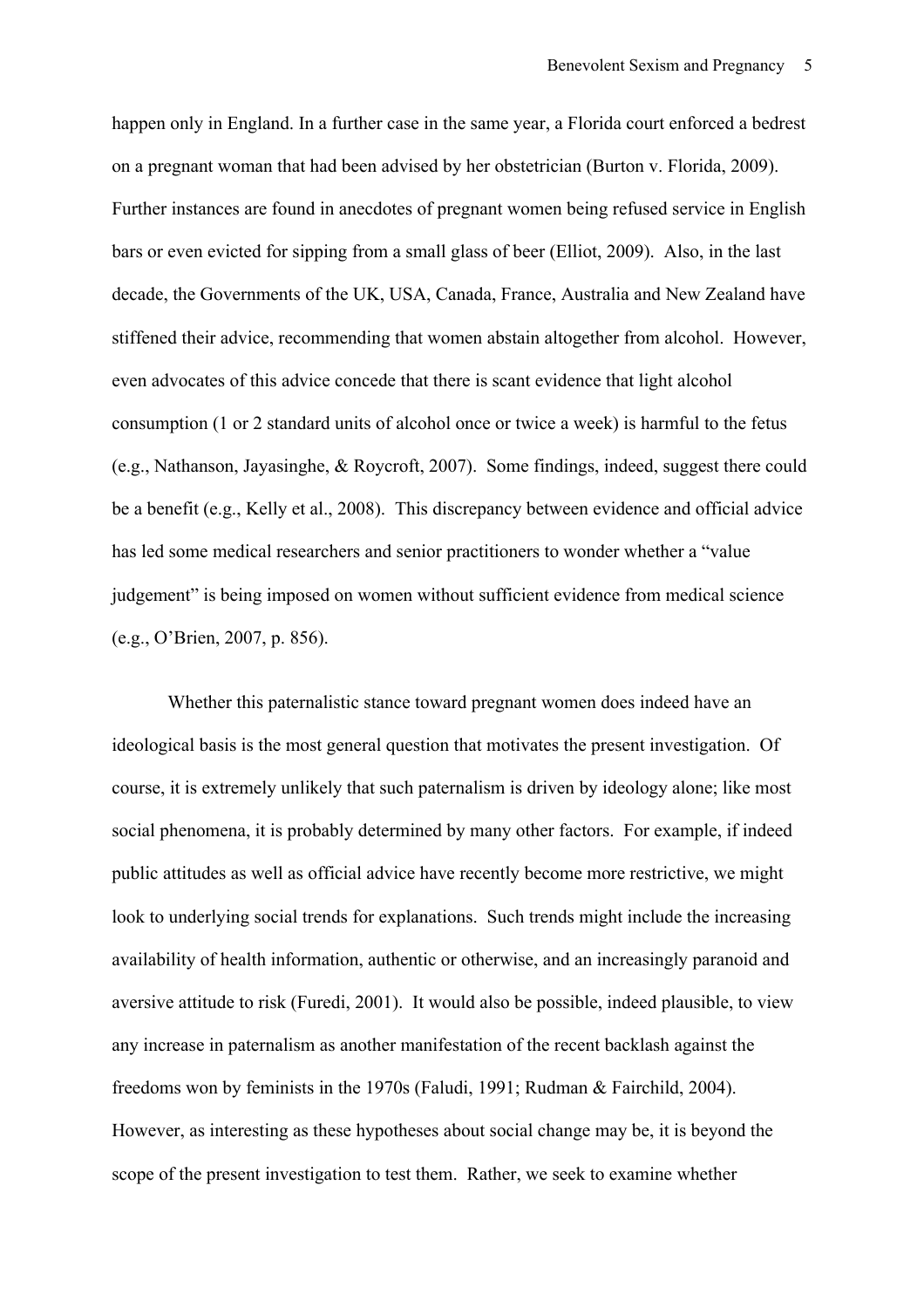willingness to restrict pregnant women's choices may be informed by long-standing, even ancient, ideologies about gender.

Despite the intuitive appeal of this general hypothesis, it remains almost completely unexamined. Certainly, childbearing women have traditionally been subjected to a range of restrictions based on folkloric medical wisdom and taboo, rather than systematic medical science. For example, women in parts of Europe, Asia and Africa have been subjected to pre- and post-natal confinement, meaning periods of time in which they are not allowed to venture beyond their dwelling (e.g., Gélis, 1996; Newman, 1969; Rice, 2000). Traditionally, pregnant and nursing women have been subjected to dietary exclusions in areas of the world including Mexico (Ninuk, 2005) and Indonesia (Santos-Torres & Vasquez-Gariby, 2003), at times depriving them of particularly nutritious and beneficial foods such as rice (Meyer-Rochow, 2009). Some thinkers have linked these restrictive social practices to the need, in patriarchal social systems, for men to control women's fertility. For example, Rothman (1994, p. 141) wrote that in such societies, "the essential concept is the 'seed', the part of men that grows into the children of their likeness within the bodies of women…. it is women's motherhood that men must control to maintain patriarchy". Patriarchal ideology, therefore, is held to require that women's autonomy during pregnancy be curtailed. Thus far however, this view is not corroborated directly by social psychological theory or evidence.

Despite the lack of direct support for the hypothesis that the placing of restrictions upon pregnant women are ideologically motivated, some findings, considered together, provide indirect support for it. For example, in an influential study of the norms surrounding prejudice, Crandall, Eshleman, and O'Brien (2002) asked US college undergraduates the extent to which it is "OK to feel negatively" (p. 362) towards 105 social groups. Only rapists, child abusers, child molesters, wife beaters, terrorists, racists, members of the KKK,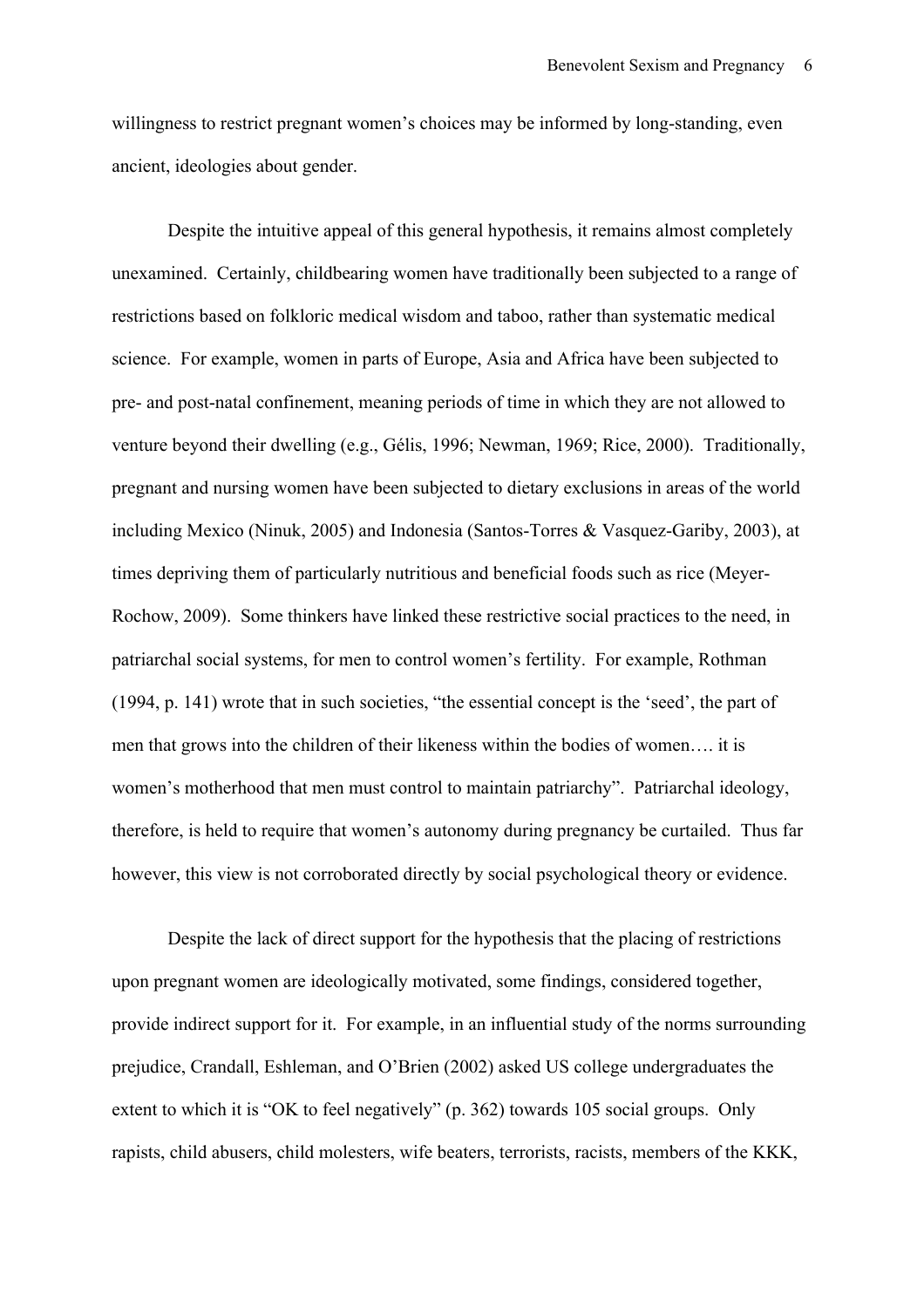drunk drivers, and neo-Nazis were regarded as more legitimate targets of prejudice than the group "Pregnant women who drink alcohol". It is also clear that these more conventionally odious groups overlap substantially (for example, there is a good chance that members of the KKK are also racist). Arithmetically, prejudice towards these women was regarded as more justifiable than prejudice toward the remaining 95 social groups, which included gang members, drug dealers, adulterers, exam cheats, and negligent parents. This strength of feeling seems to suggest that pregnant women who drink alcohol offend not only social convention and commonsense, but also a widely shared, deep-seated system of values.

Most salient to the ideological basis of the treatment of pregnant women, Hebl, King, Glick, Singletary and Kazama (2007) conducted a field experiment in which female confederates posed either as customers, or applicants for jobs, in American retail stores. Confederates posing as job applicants were treated in a more hostile fashion by staff members when they appeared to be pregnant (thanks to a prosthesis) than when they did not. In contrast, confederates posing as customers were treated in a more kind and friendly fashion when they looked pregnant. Hebl et al. reasoned that apparently pregnant women were treated in these different ways because shopping but not working is a socially ordained role for them. This interpretation was reinforced by a second experiment in which pregnant applicants for stereotypically masculine jobs (e.g., janitor, corporate lawyer) as opposed to feminine jobs (e.g., maid, family lawyer) were met with especially hostile responses by members of the public. The studies by Hebl et al. (2007) reveal that the treatment afforded to pregnant women is shaped by whether or not they behave in accordance with traditional conceptions of their role. However, their studies were not designed to test whether beliefs and advice about the *health* of mother and baby have an ideological basis. Neither did they include a direct measure of ideology.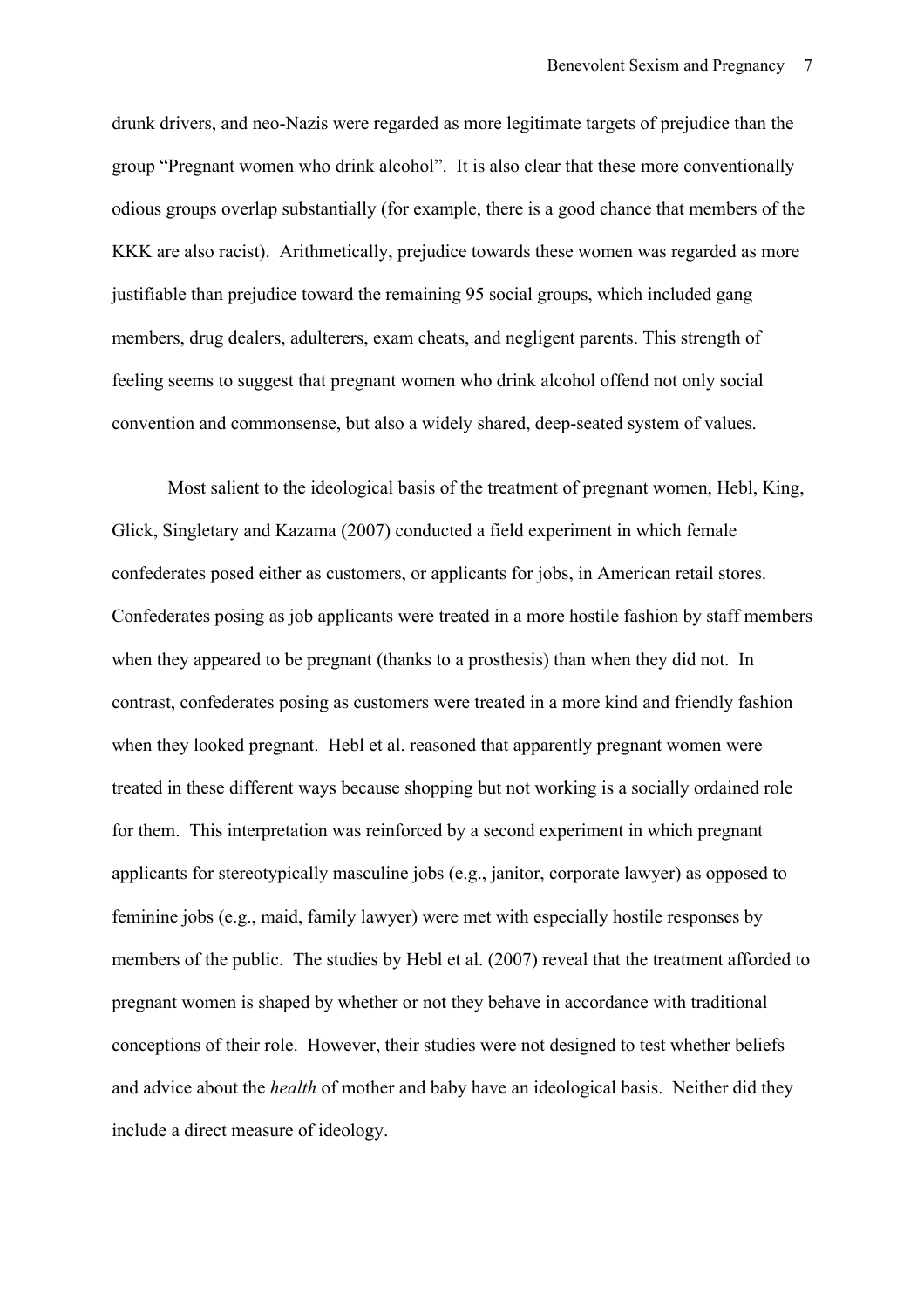The present investigation is the first to explore the empirical relationship between ideology, beliefs about health risks during pregnancy, and willingness to restrict pregnant women's freedoms. Of particular interest are sexist ideologies, which are theoretically linked to patriarchal social systems (Rothman, 1994; Rudman & Fiske, 2008). The most influential social-psychological model of these ideologies was offered by Glick and Fiske (1996). They argued that cultural representations of women are ambivalent. Throughout history and across cultures, "women have been revered as well as reviled" (Glick & Fiske, 1996, p. 491). Reverent or *benevolent* sexism is a pattern of attitudes towards women which characterizes them as special, pure, necessary for men's happiness, and in need of protection. It is associated with warm feelings and some warm behaviors towards women, but also with a tendency to patronise them, and to see them in stereotypical terms that suggest they are naturally suited to domestic roles. In contrast, *hostile* sexism is negatively valenced and portrays women as competitive, manipulative, and devious; a threat, rather than a boon, to men.

This model of sexism was extensively validated across cultures by Glick et al. (2000). Although women tend to endorse hostile sexism somewhat less than men do, they endorse benevolent sexism just as strongly. In studies that have included both men and women in their samples, benevolent sexism has had much the same effects on social judgment (Abrams et al., 2003; Glick et al., 2000). Benevolent and hostile sexism are not mutually exclusive and indeed appear to be complementary components of a patriarchal system of ideology which justifies and perpetuates the subordination of women (Glick  $&$  Fiske, 2001). However, they are distinguishable psychometrically and often have distinct effects on social evaluations (e.g., Abrams, Viki, Masser & Bohner, 2003; Viki & Abrams, 2002). Of particular interest to this article, despite its name and positive affective tone benevolent sexism has adverse consequences for women. It has been shown to be associated with increased appearance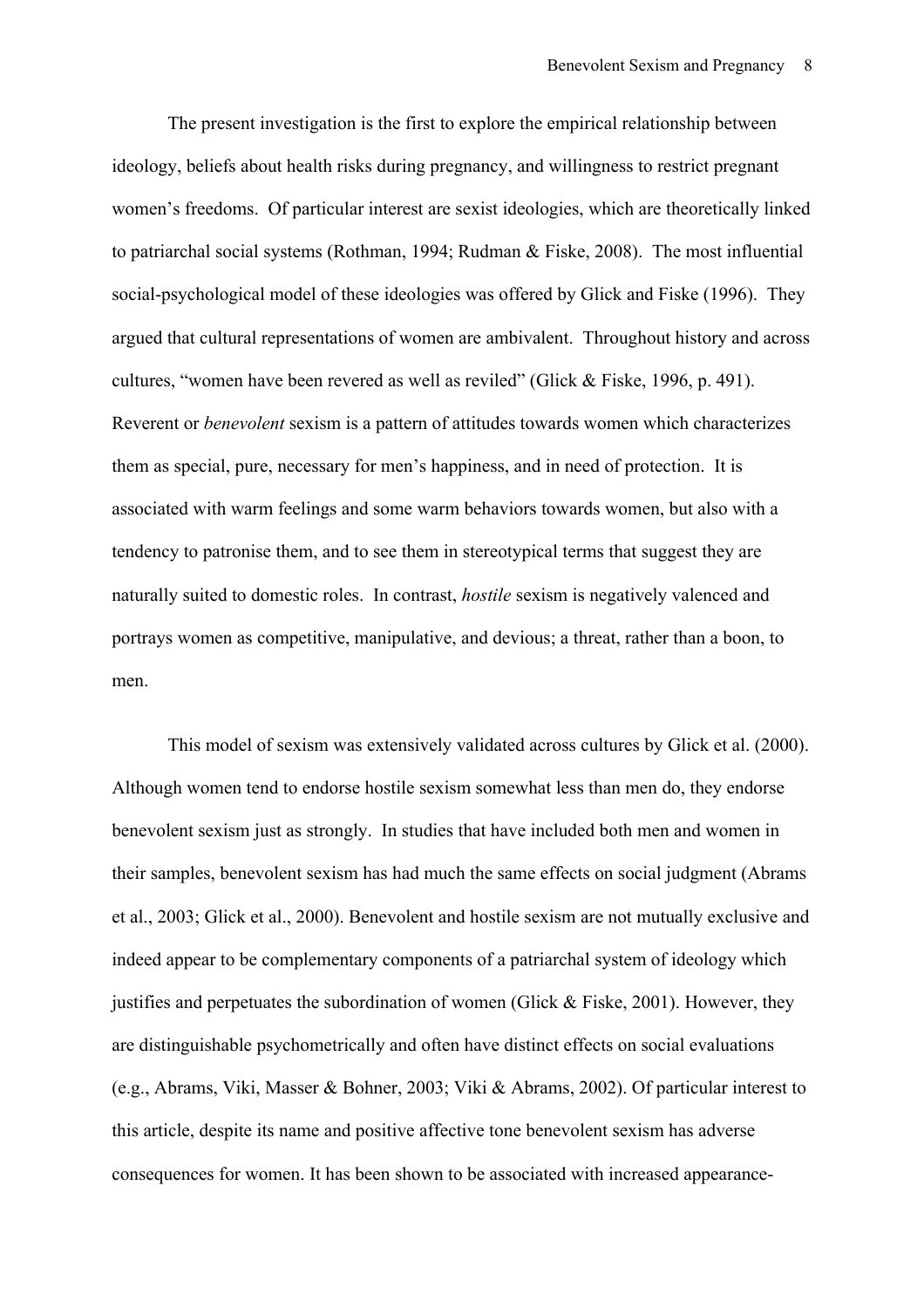oriented behavior (use of cosmetics) among U.S. female undergraduates (Franzoi, 2001), the blame of victims of acquaintance rape among English undergraduates (Abrams et al., 2003), and, when made experimentally salient, to reduce cognitive performance among samples of women in Belgium (Dardenne, Dumont, & Bollier, 2007).

Thus, the present investigation is designed to determine not just *whether*, but also *what type* of, sexism is relevant to paternalism toward pregnant women. Are perceptions of risk and the cultural tendency to deny autonomy to pregnant women an artifact of misogyny: a dislike and distrust of women (i.e., hostile sexism)? Or do they follow, ironically, from the affectionate view of women as more communal and in need of protection (i.e., benevolent sexism)? There are interrelated theoretical grounds to suspect that benevolent sexism leads to the perception of dangers to pregnant women, and also to a desire to restrict their choices in a paternalistic fashion.

One is the origin of benevolent sexist ideology. Theorists have linked this to women's particular reproductive role (Glick & Fiske, 1996). Stylized carvings of pregnant women are among the earliest human artworks discovered by archaeologists, showing that they have been revered for at least tens of thousands of years. This reverence is adaptive insofar as an abundance of healthy women is essential for groups striving to grow their population or maintain it in trying circumstances (Guttentag & Secord, 1983). Men in patriarchical social systems are especially dependent on women to provide them with male children (e.g., Rothman, 1994). The significance of women's reproductive role for benevolent sexism means that this ideology can be expected to motivate concern for the safety of pregnant women and the children they are carrying.

More generally, and perhaps for the same reason, benevolent sexism is likely to motivate concern for the safety and welfare of women, whether or not they are currently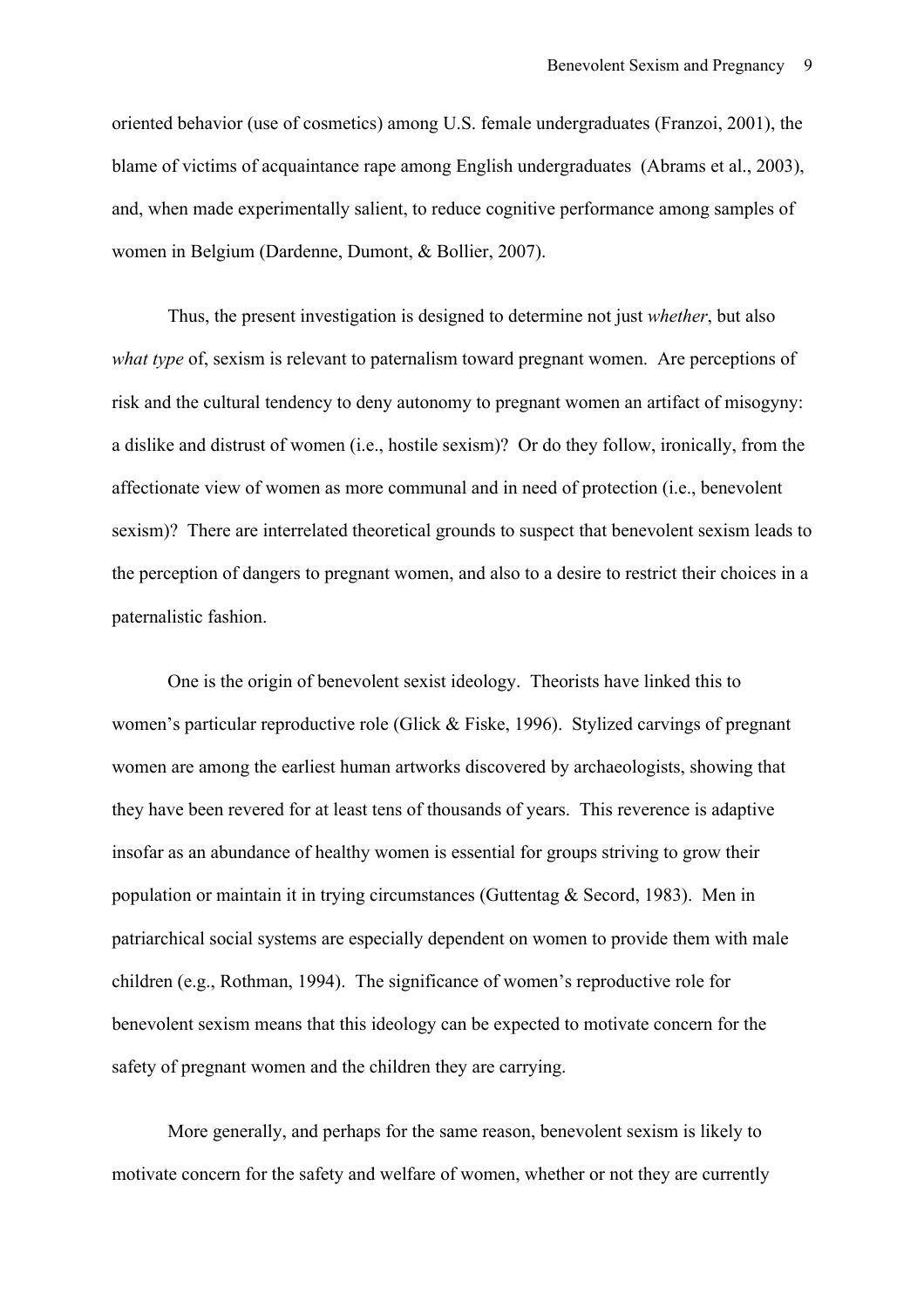pregnant. It exhorts men to cherish and protect women, and implies therefore that women are vulnerable to harm. Indeed, benevolent sexism has been shown to relate to heightened appraisals of environmental danger, as in the fear of crime (Phelan, Sanchez, & Broccoli, 2010). This elevated perception of danger tends to result in heterosexual men taking on an "altruistic" fear of crime, in which their principal fear is for the safety of their romantic partner (Rader, 2010). The perception of women's relative weakness or vulnerability also provides a powerful justification to intervene on their behavior. For example, Moya, Glick, Expósito, de Lemus, and Hart (2007) found that Spanish women (undergraduates and members of their families) higher in benevolent sexism found it more acceptable for husbands to impose prohibitions on wives, so long as these prohibitions appeared to be justified by a protective motivation (e.g., "Don't you drive; it'll stress you out").

On the other hand, although it is clear that hostile sexism is likely to be relevant to the way that pregnant women are treated, especially if they violate traditional norms of behaviour (e.g., Hebl et al., 2007; Sibley & Wilson, 2004), it is less likely to be related specifically to a concern with the safety and welfare of pregnant women. It is characterised by an adverse emotional response to women, and perceptions that men and women's interests are opposed to, or at best independent of, each other. It is therefore unlikely to encourage people to envisage that pregnant women and their children face environmental danger, or to make efforts to protect them.

#### **Aim and hypotheses of the present study**

The present study sought to investigate the relationship between hostile and benevolent sexism, perceptions of the safety during pregnancy of a range of behaviours, and willingness to prevent pregnant women from engaging in behaviours that are widely perceived to be risky. In Phase 1 of the study, participants completed a measure of hostile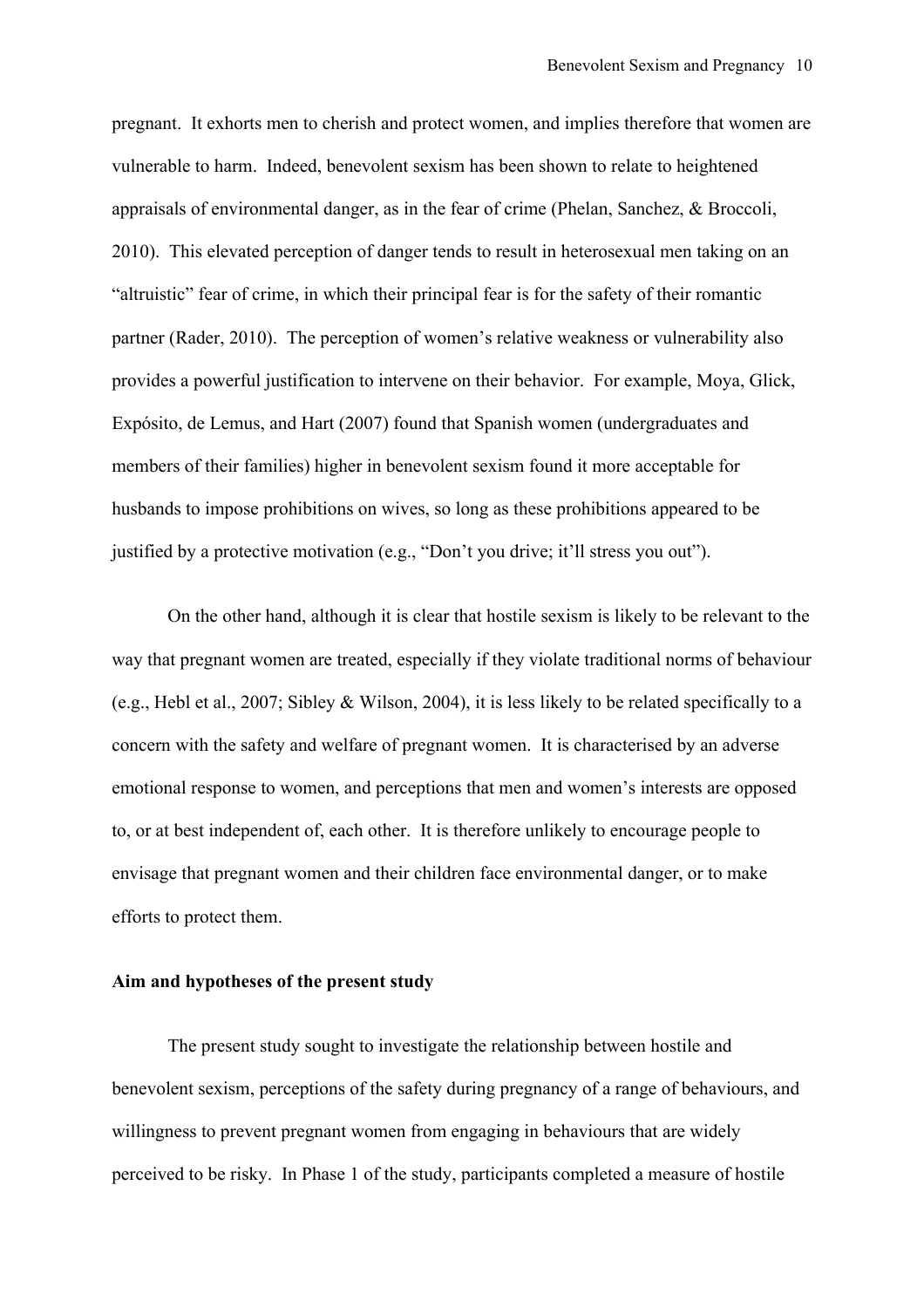and benevolent sexism. In Phase 2, apparently unrelated and conducted some two months later, participants answered questions about the perceived safety of various behaviours during pregnancy and their willingness to intervene on pregnant women's choices.

Based on our analysis of the functions and consequences of benevolent and hostile sexism, we made the following key predictions:

H1. Benevolent sexism (but not necessarily hostile sexism) will be negatively related to the perceived safety of pregnant women's behaviors.

H2. Benevolent sexism (but not necessarily hostile sexism) will be positively related to willingness to intervene on pregnant women's behavior.

Our theoretical analysis implies that one reason benevolent sexism motivates restrictive interventions may be that it heightens perceptions that pregnant women's behavior is potentially unsafe. On the other hand, as we have seen, benevolent sexism appears to confer upon others a right to act paternalistically to restrict women's choices, even when they are not pregnant or facing palpable harm. Therefore, we predicted:

H3. The relationship between benevolent sexism and willingness to intervene will be partially mediated by perceived safety.

Finally, in order to conduct a preliminary exploration of the generality of the relation between benevolent sexism and willingness to intervene, we examined whether it was moderated by two salient variables. Recent research suggests that people may be more willing to act upon beliefs that they believe to be based on reliable evidence (Petty & Briñol, 2008). Thus, we postulated that the relation between benevolent sexism and willingness to intervene may be strengthened by perceived knowledge of pregnancy. Second, we reasoned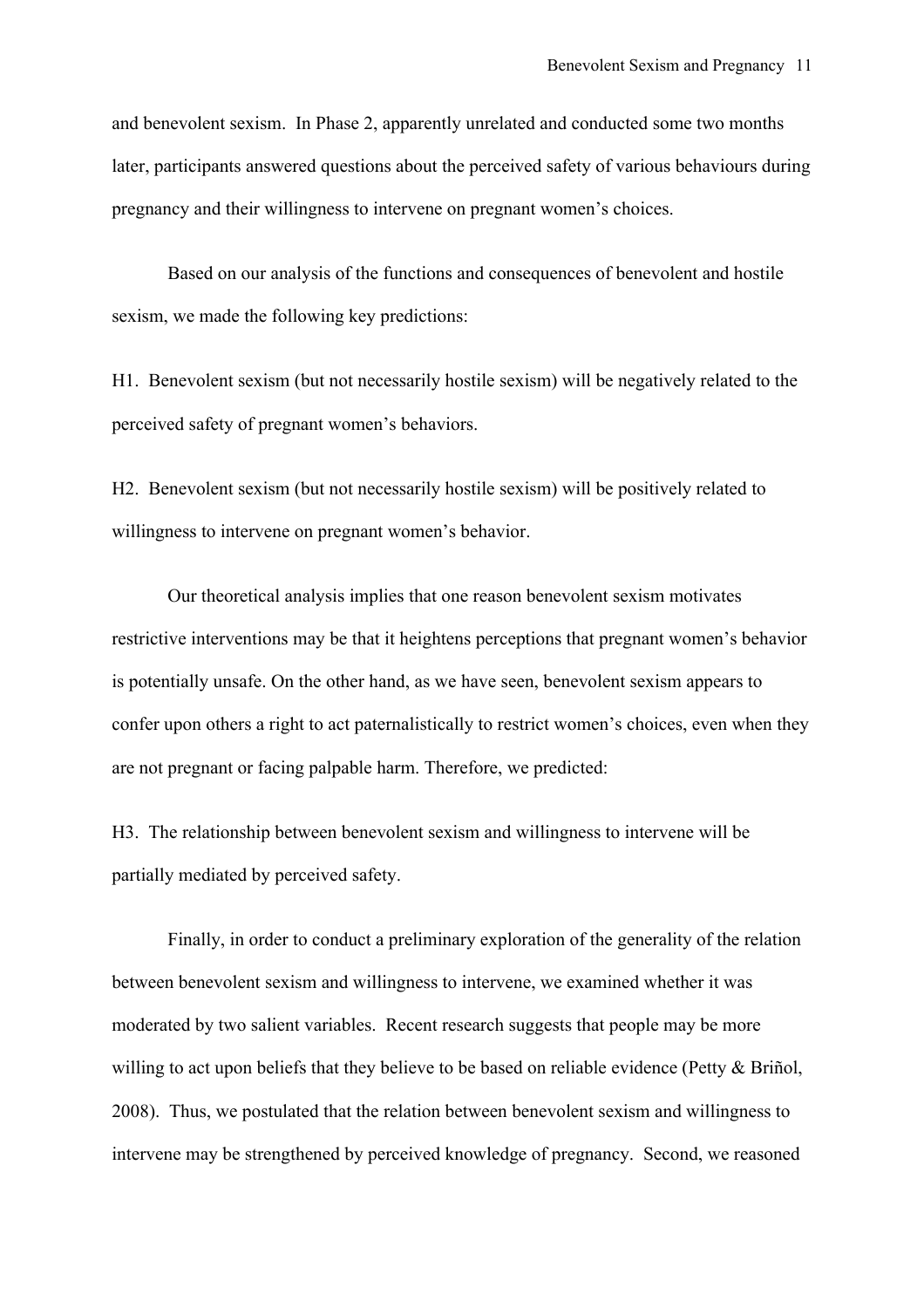that among participants who view pregnant women's choices as potentially dangerous, benevolent sexism may be a particularly potent predictor of willingness to intervene (in order to save pregnant women from themselves, as it were). We therefore postulated that the relation between benevolent sexism and willingness to intervene would be strengthened by high levels of perceived knowledge. These exploratory hypotheses are encapsulated by the general prediction that:

H4. The relationship between benevolent sexism and willingness to intervene will be moderated by perceived knowledge of pregnancy and perceived safety.

#### **Method**

#### **Participants and design**

Participants were 160 undergraduate psychology students (*M* = 19.96 years, *SD* = 4.74) who participated in the study in exchange for course credit. All participants were women; the population of psychology students from which this sample was taken is skewed heavily toward women and was unlikely to yield a sufficient number of men upon which to base robust inferences. The present study employed a correlational, cross-sectional design. Nonetheless, it is important to note that the key predictor variables*,* hostile and benevolent sexism, were measured some months before the other variables.

#### **Materials and Procedure**

In a pre-test session conducted some weeks before the other variables were measured (in late September and early October 2009), and as part of a battery of measures for unrelated studies, participants completed the measure of sexism described below. In the main study, conducted in November and December 2009, participants completed the remaining measures,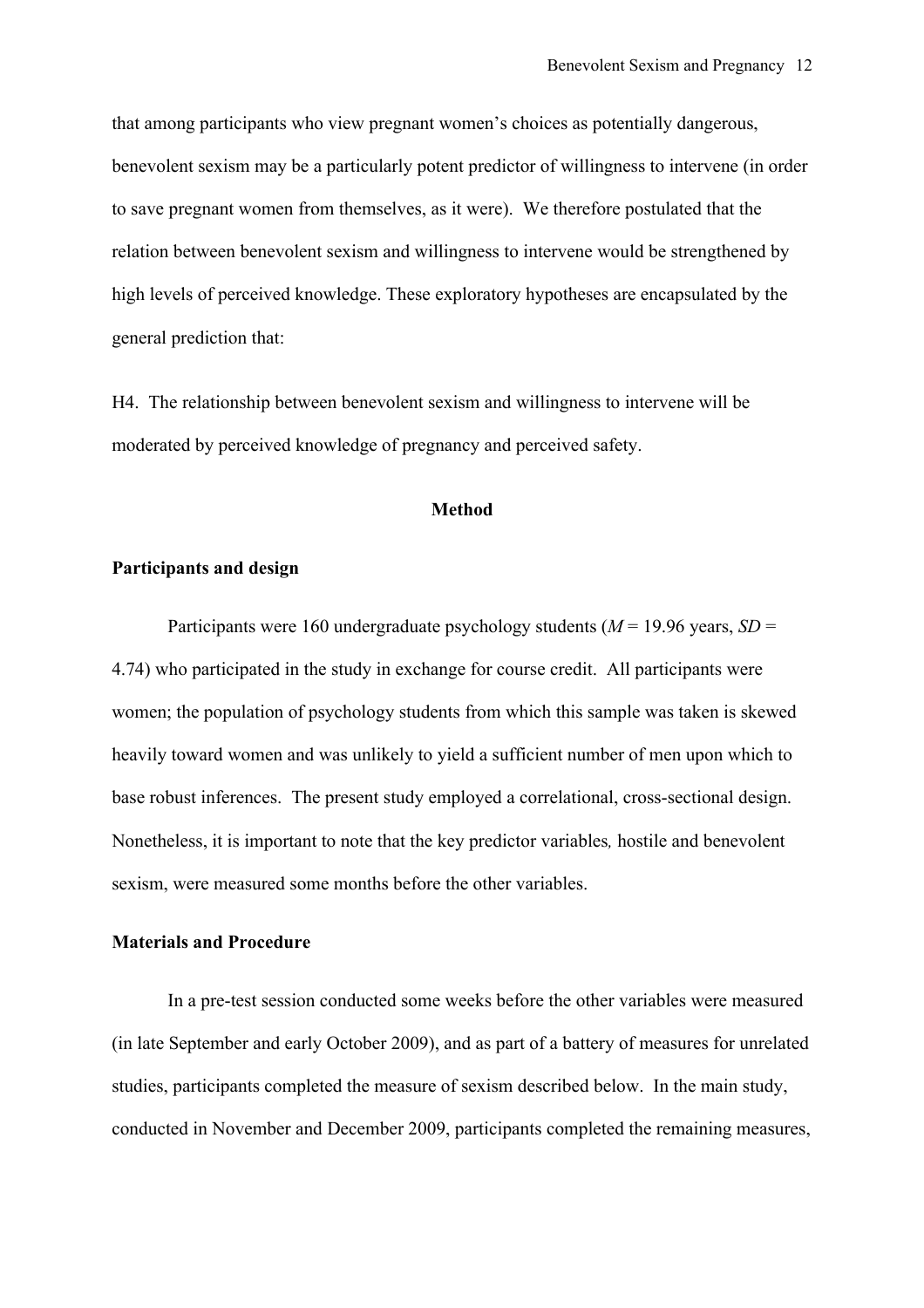having been informed that they were participating in a study on perceptions of health risks during pregnancy. The following variables were key to our hypotheses.

**Sexism:** Participants completed the Ambivalent Sexism Inventory (Glick and Fiske, 1996), which contains a subscale of 11 items referring to Hostile Sexism ( $\alpha$  = .85, e.g., "Most women fail to appreciate fully all that men do for them"), and 11 items pertaining to Benevolent Sexism ( $\alpha$  = .80: e.g., "Many women have a quality of purity that few men possess"). Participants responded on a scale from 0 (strongly disagree) to 5 (strongly agree), and the mean of their responses was calculated after some items were reverse scored according to the coding instructions of Glick and Fiske (1996).

**Perceived safety:** Given the paucity of research on social-psychological predictors of attitudes to the behaviours of pregnant women, a new scale was constructed for this study. This scale was treated both as mediator and moderator in the analyses. Participants were instructed that "Medical research suggests that some of the following activities are unsafe for pregnant women to engage in, because of health risks to them or their babies. Please indicate which you believe fall into this category." Participants were then presented with a list of 45 behaviours such as "Travelling abroad", "Eating hotdogs", "Having sex", and "Taking folic acid" and indicated the safety of each behaviour on a scale from 1 "Definitely Unsafe", 2 "Probably Unsafe", 3"Probably Safe" and 4 "Definitely Safe". These 45 items were adapted from a number of internet sources offering advice to pregnant women (see Appendix for list of items and their sources). Their mean was calculated to provide an index of perceived safety ( $\alpha$  = .89).

**Willingness to intervene:** In a new scale constructed for this study, participants were then asked to read six scenarios and rate the extent to which they would carry out the behaviour described in the scenario (1 = "Definitely Wouldn't,"  $7 =$  "Definitely Would").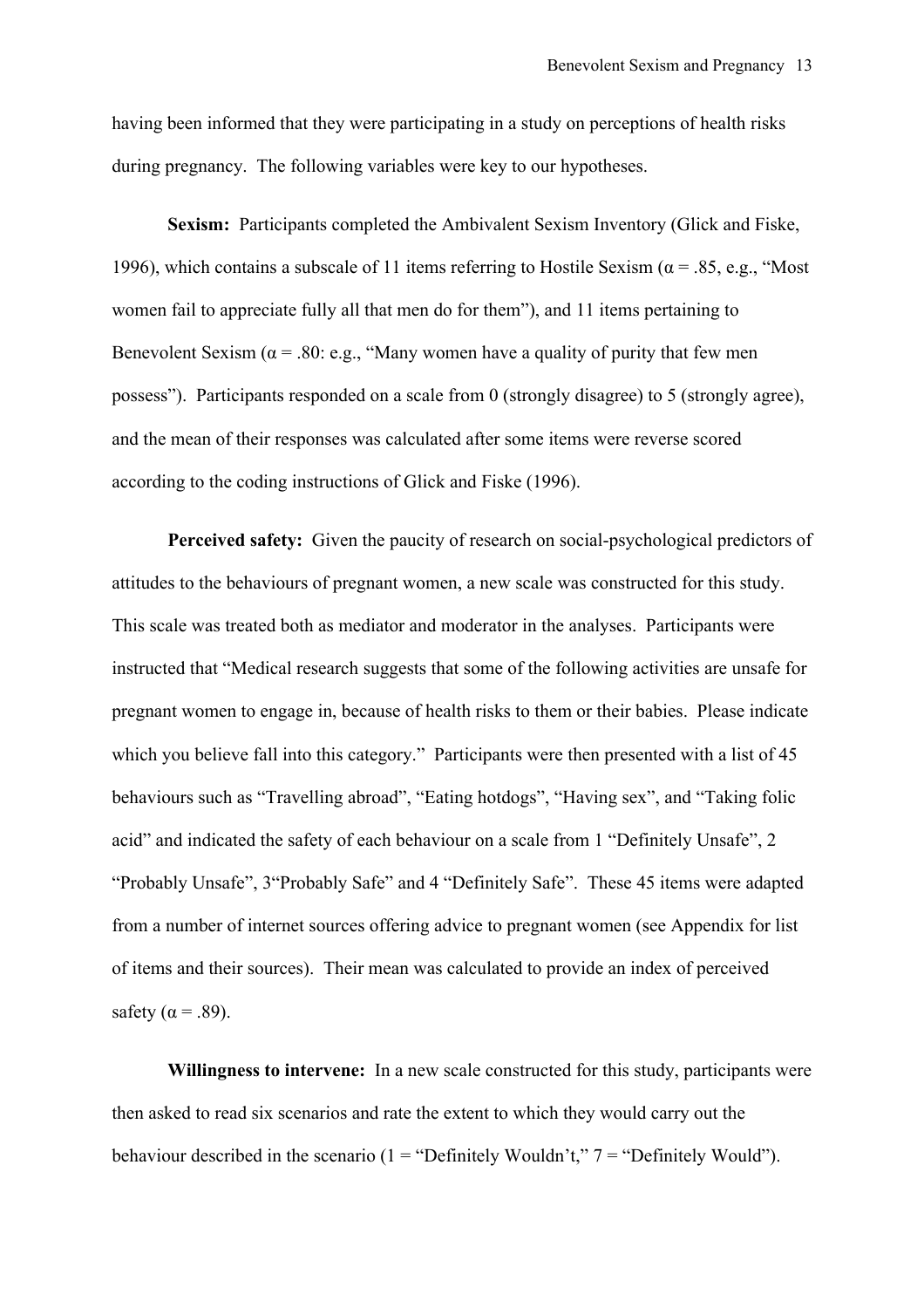Scenario examples include "Imagine that you are working on a delicatessen counter in a supermarket. A pregnant woman wants to buy some blue veined cheese. Would you serve her?", "If you saw a pregnant women doing something you thought was inadvisable (e.g., drinking alcohol, engaging in strenuous activity, eating risky foods) would you say something to her?" An additional question was also added to two of the scenarios to further investigate the exact actions participants may take, and included "Would you offer a cigarette to the pregnant woman?" and "Would you offer her tap water?". Altogether these 8 items were averaged to comprise the measure of willingness to intervene ( $\alpha$  = .69) (See Appendix for full details).

**Perceived knowledge of pregnancy:** Undergraduate students may have, on average, a limited knowledge of pregnancy. It is therefore important to show that findings apply to students with relatively high and low levels of knowledge. To this end, we developed 5 items specifically for this study. The first item was "I know someone who is pregnant at the moment" (41% answered "yes", 59% "no"). The remaining items read, "I have read books and articles about pregnancy and what pregnant women experience"  $(M = 3.55, SD = 1.85)$ , "I have studied pregnancy",  $(M = 3.21, SD = 1.85)$  "I feel I have a good knowledge of pregnancy" ( $M = 4.00$ ,  $SD = 1.68$ ) and "I have a good knowledge of what pregnant women are advised to do and to avoid during pregnancy"  $(M = 4.38, SD = 1.52)$  (1 = "Not At All", 7 = "A Great Deal"). Responses to each item were standardized and the mean of these standardized scores comprised the index of perceived knowledge of pregnancy ( $\alpha = .77$ ).

#### **Results**

The means and standard deviations of the test variables and intercorrelations between them are presented in Table 1. We first conducted partial correlations to examine the relationship between benevolent sexism and the perceived safety of pregnant women's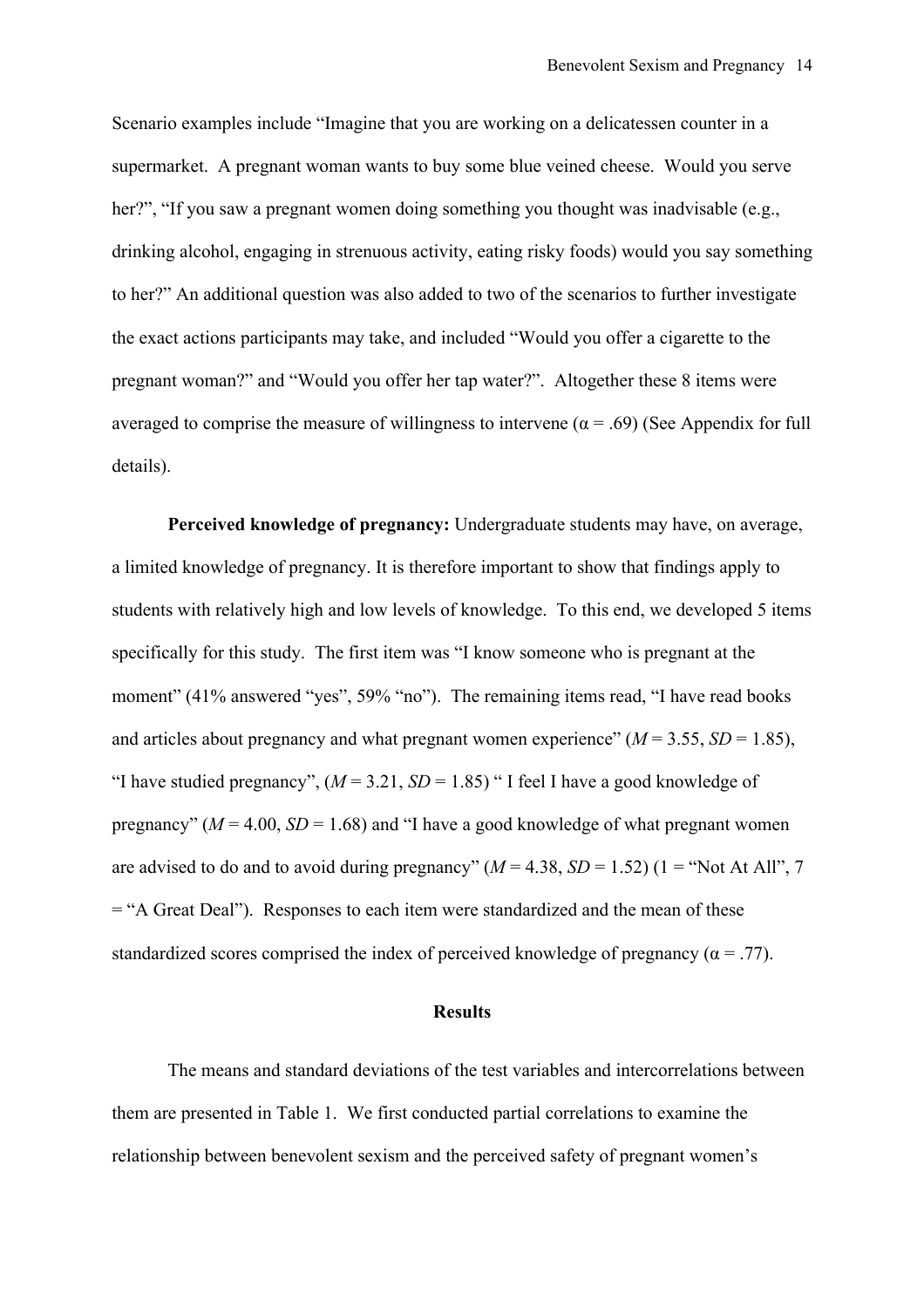behaviors (H1) and willingness to intervene (H2). We then conducted a set of regression analyses recommended by Baron and Kenny (1986) to test the hypothesis that the relationship between benevolent sexism and willingness to intervene would be partially mediated by lower levels of perceived safety (H3). Further, we conducted hierarchical regression analyses also recommended by Baron and Kenny (1986) to test the hypothesis that the relationship between benevolent sexism and willingness would be moderated by perceived safety and perceived knowledge of pregnancy (H4). Finally, we report the results of some auxiliary and exploratory tests of the generality of our findings.

#### **Correlational analyses involving benevolent and hostile sexism**

As recommended by Glick and Fiske (1996), we tested our first two hypotheses with partial correlation analyses, in which the relationship between each measure of sexism and test variables was examined while controlling statistically for the other measure of sexism. These analyses revealed that as predicted (H1), benevolent sexism (controlling for hostile sexism), was negatively related to perceived safety,  $r(147) = -.22$ ,  $p = .006$ . Also as predicted (H2), benevolent sexism was positively related to willingness to intervene on pregnant women's behavior,  $r(147) = .28$ ,  $p < .001$ . In further support of these first two hypotheses, hostile sexism was unrelated to perceived safety,  $r(147) = .08$ ,  $p = .341$ , and willingness to intervene,  $r(147) = -.04$ ,  $p = .651$ , when benevolent sexism was controlled for.

#### **Analysis of mediation**

Given that benevolent sexism was related both to health beliefs and paternalism, we proceeded to test the hypothesis (H3) that the relationship between benevolent sexism and paternalistic intervention would be mediated by perceptions of danger (Baron and Kenny, 1986). Step 1 of the mediation analysis confirmed that benevolent sexism was related to perceived safety,  $\beta = -2.23$ ,  $t = -2.84$ ,  $p = 0.005$ . Step 2 verified that it was also related to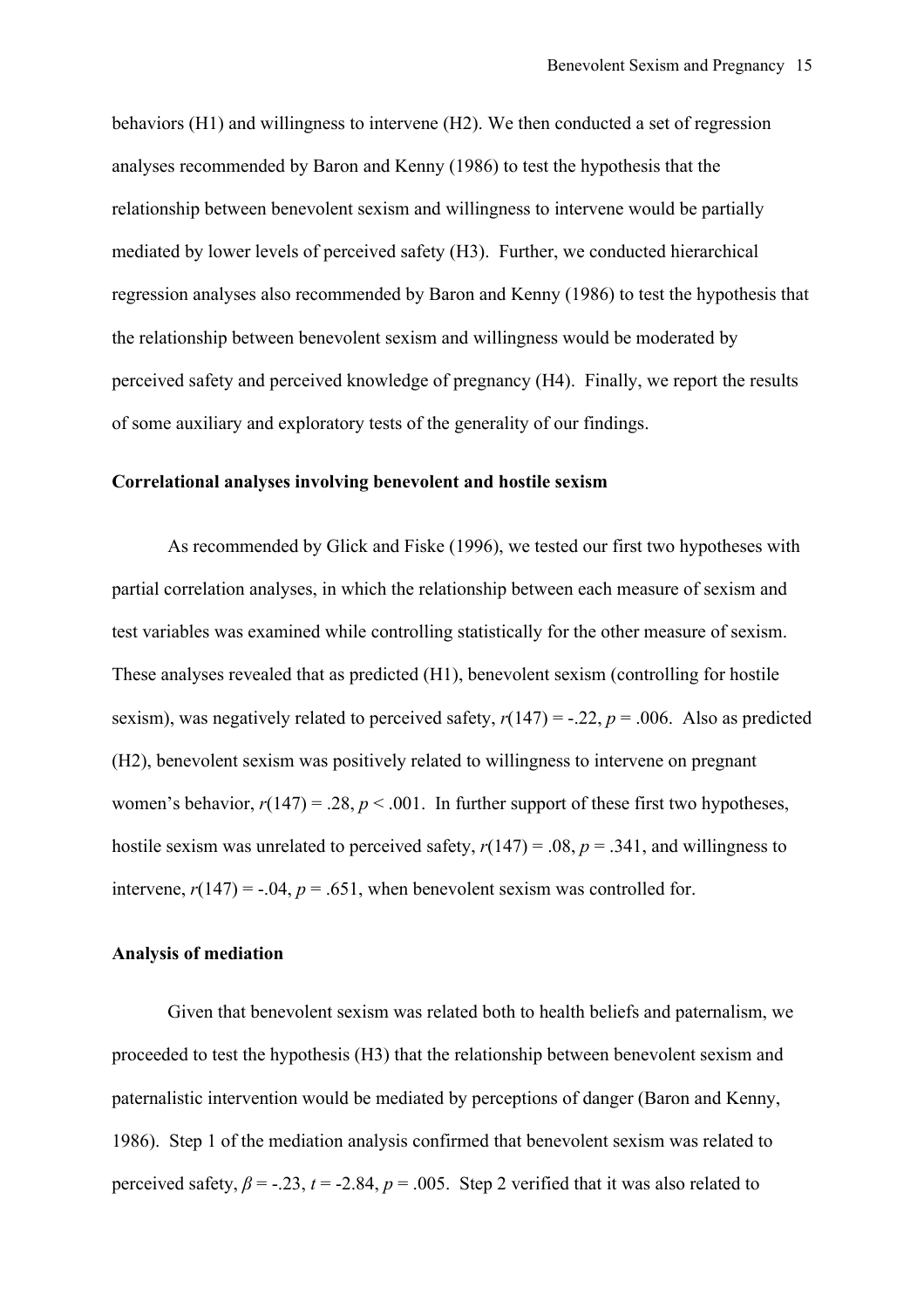willingness to intervene,  $\beta = 0.28$ ,  $t = 3.66$ ,  $p < 0.001$ . Step 3 showed that perceived safety was strongly related to willingness to intervene when benevolent sexism was controlled for,  $\beta$  = -.48,  $t = -6.83$ ,  $p < .001$ . However, the direct path between benevolent sexism and willingness to intervene remained significant,  $\beta = .18$ ,  $t = 2.53$ ,  $p = .013$ . A Sobel test supported the hypothesis that there would be partial mediation,  $z = 2.62$ ,  $p = .008$ .

#### **Analysis of moderation**

Hierarchical linear regressions were calculated to determine whether the relationship between benevolent sexism and willingness to intervene was qualified by other factors as predicted by H4. We mean-centred benevolent sexism and the potential moderators. In Step 1, we entered them simultaneously as predictors of willingness to intervene, and then in Step 2, we added the interaction term, multiplying benevolent sexism by the moderator. The results are presented in Table 2. As this table shows, neither perceived knowledge of pregnancy nor perceived safety moderated the relationship between benevolent sexism and willingness to intervene. Adding interaction terms including these variables did not contribute to the models' ability to account for variation in willingness to intervene. Neither were these interaction terms significant predictors of willingness to intervene. Finally, of the two potential moderators we considered, only perceived safety was related to willingness to intervene. In summary, we found no support for H4. Note that the results of regression analyses reported in this article were not affected by collinearity between predictors. Diagnostic tests revealed in all cases that tolerance was  $> 90$ , well above the range  $< 0.20$  that is conventionally defined as problematic.

#### **Additional exploratory analyses**

Although not initially hypothesized, we conducted some exploratory tests of the generality of our effects that we considered may be of interest to further theory and research.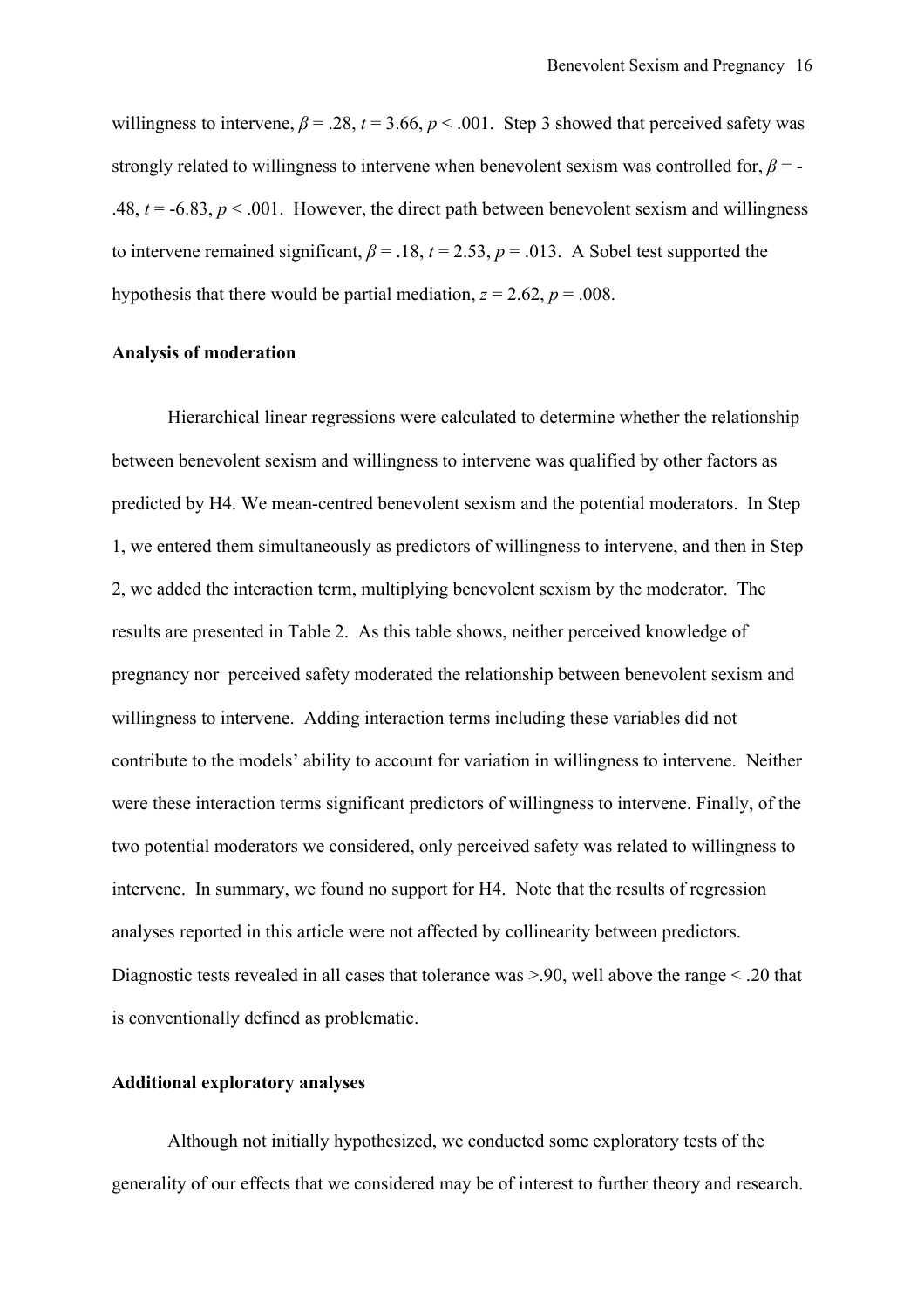First, we conducted an exploratory analysis of the relationship between both measures of sexism and the perceived safety of each of the 45 behaviors in our list. Significant results are presented in Table 3. These represent a diverse range of behaviours, including dietary, lifestyle, and sexual behaviours. Some of these behaviours are proscribed by official advice (e.g., sleeping on your back), but the majority are not (e.g., having sex, having oral sex, using a microwave), and one is positively good for pregnant women (e.g., exercising at all). Further, in addition to the moderation analyses reported in Table 2, we determined that participants' perceived knowledge of pregnancy did not moderate the relationship between benevolent sexism and perceived safety. The interaction term (mean-centred benevolent sexism multiplied by perceived knowledge) was not a significant predictor of perceived safety,  $\beta$  = .053,  $t$  = 0.66,  $p$  = .509, and adding it did not increase explained variance in perceived safety,  $F(1, 150) = 1.45$ ,  $p = .509$ ,  $R^2 = .00$ .

#### **Discussion**

The present study was the first to examine the link between sexist ideologies and perceptions of risk during pregnancy, and willingness to intervene on those risks by restricting pregnant women's choices. Results uncovered a positive relationship between benevolent sexism and perceptions of risk. Largely independent of this effect, benevolent sexism also predicted participants' self-reported willingness to act to obstruct pregnant women from doing things that are widely perceived to present a health risk. The present results therefore implicate sexist ideology as a contributor to lay people's health concerns regarding pregnant women, and their willingness to restrict the freedom of pregnant women.

More specifically, the present findings illustrate the utility of distinguishing between benevolent and hostile forms of sexism. Hostile sexism, referring to misogynistic antipathy toward women, did not appear to play an active role in this study. Rather, benevolent sexism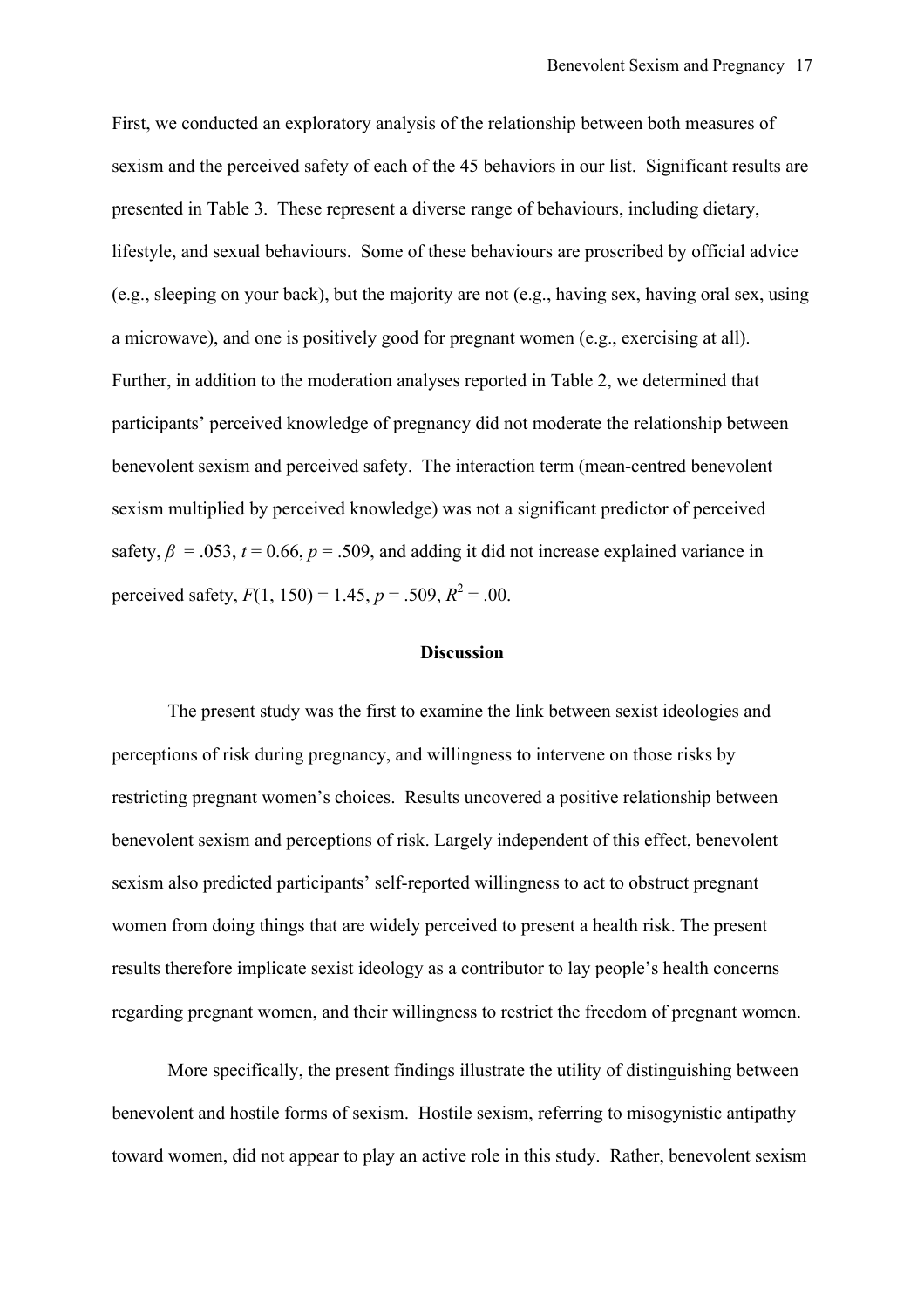appeared to be the active ingredient in perceptions of risk and willingness to restrict pregnant women's choices. This result is consistent with contemporary theories of the origin and function of this subjectively warm but patronising variety of sexism (Glick & Fiske, 1996). According to these theories, benevolence is afforded to women because of the importance of their welfare to the reproductive success of their male partners (e.g., Rothman, 1994), or of the community as a whole (e.g., Guttentag  $&$  Secord, 1983). This underlying ideological motivation for benevolence toward women is likely to predispose individuals to perceive that pregnant women could easily come to harm, and to spur efforts to prevent such harms, even by preventing women from exercising free choice.

The present study therefore makes two key contributions to the social scientific understanding of the perception and treatment of pregnant women. First, it corroborates the suspicion by some (e.g., O'Brien, 2007) that restrictive practices regarding pregnant women may have an ideological basis. Second, it illustrates the ability of contemporary approaches to sexist ideology, most notably the theory of ambivalent sexism (Glick & Fiske, 1996), to shed light on this social phenomenon. These contributions are promising bases for further research. The remainder of the present discussion focuses on specific directions that future research could take, in light of both the promise and the limitations of this first study.

#### **Limitations and directions for further research**

An obvious limitation of this study is its reliance on an opportunity sample of women studying undergraduate-level psychology at an English university. One drawback of this sampling from this demographic is that participants are likely to tend to have relatively low levels of personal experience of pregnancy, and relatively few opportunities to intervene on pregnant women's behavior. Nonetheless, most of our sample are likely to be pregnant themselves within the next decade or two, and the present study can be seen as a useful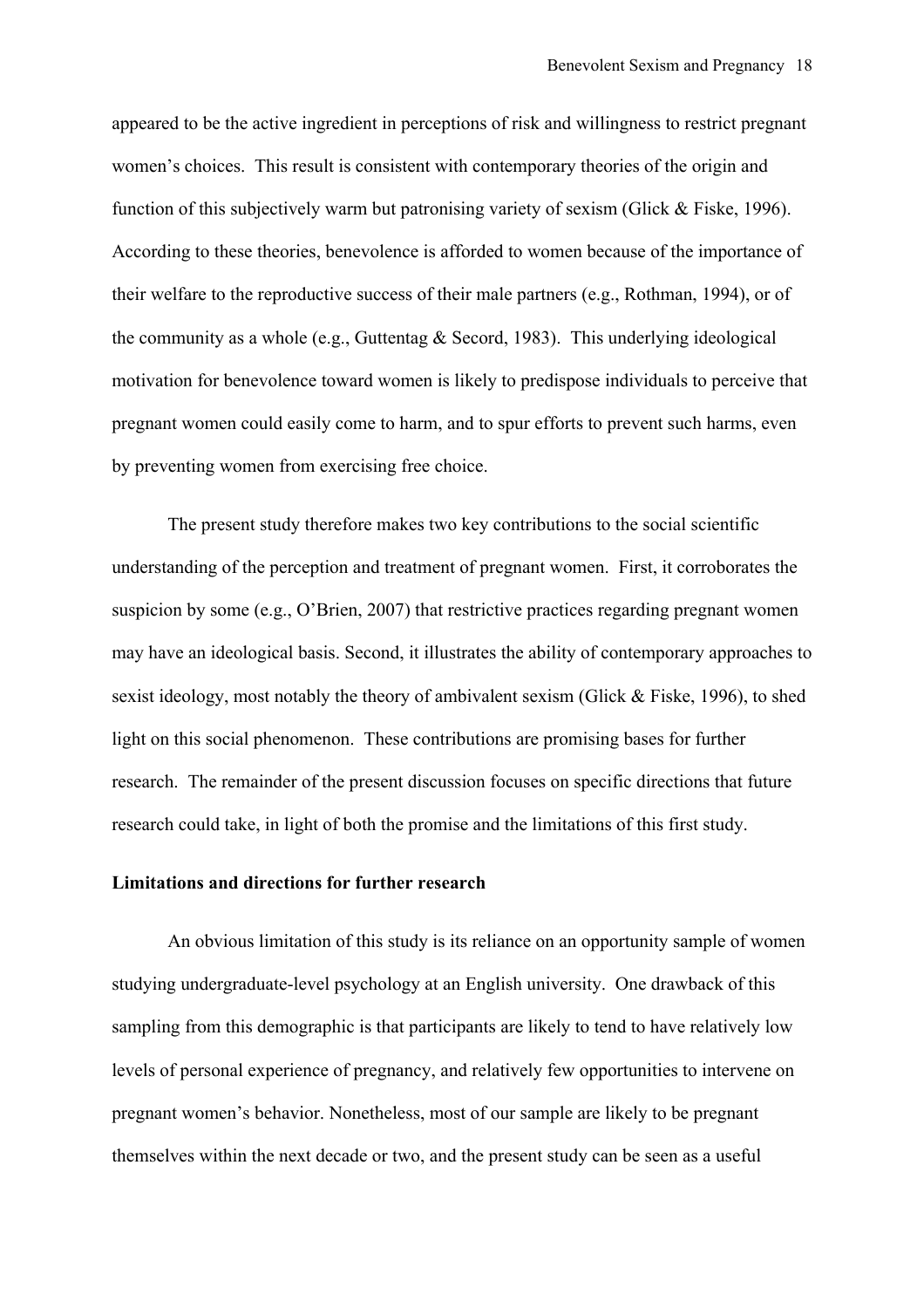snapshot of the baseline attitudes that they are likely to take into this life experience. The present sample may also be seen to represent sections of the community that may be described as bystanders – without a great deal of knowledge or personal interest, but ready to provide an ideologically motivated opinion.

It is also encouraging that participants' perceptions of their own knowledge and of the dangers inherent in various behaviors did not moderate the relationship between benevolent sexism and willingness to interfere with pregnant women's choices. Although levels of benevolent sexism, knowledge of pregnancy, and willingness to intervene may be different in other populations, it is not yet clear why the relationships between them should be different. Nonetheless, it is clearly desirable to replicate the present results with more representative community samples. Further, the present results need to be replicated in other cultural settings before any claim of cross-cultural generality can be made. Although the theoretical framework of ambivalent sexism has been validated across cultures, we can expect variation at least in the form and possibly in the extent of the specific health belief and taboos surrounding pregnancy, and in people's willingness to intervene.

It would also be highly desirable to replicate the present results with more specialized samples, such as pregnant women, their friends and families, health professionals, and health officials. We cannot yet confidently extrapolate from the present findings to these populations. However, if sexist ideology is indeed relevant to their attitudes toward health risks in pregnancy, we would expect to observe extremely important functional consequences in each population. Hypothetically, we might expect benevolent sexism to incline pregnant women to restrict their own choices, and possibly, to experience guilt for taking perceived risks with their own welfare or that of the developing fetus (Schaffir, 2007). Benevolent sexism may likewise predispose pregnant women's families, friends and spouses to offer prohibitive advice and to subtly restrict their choices. Benevolent sexism may also motivate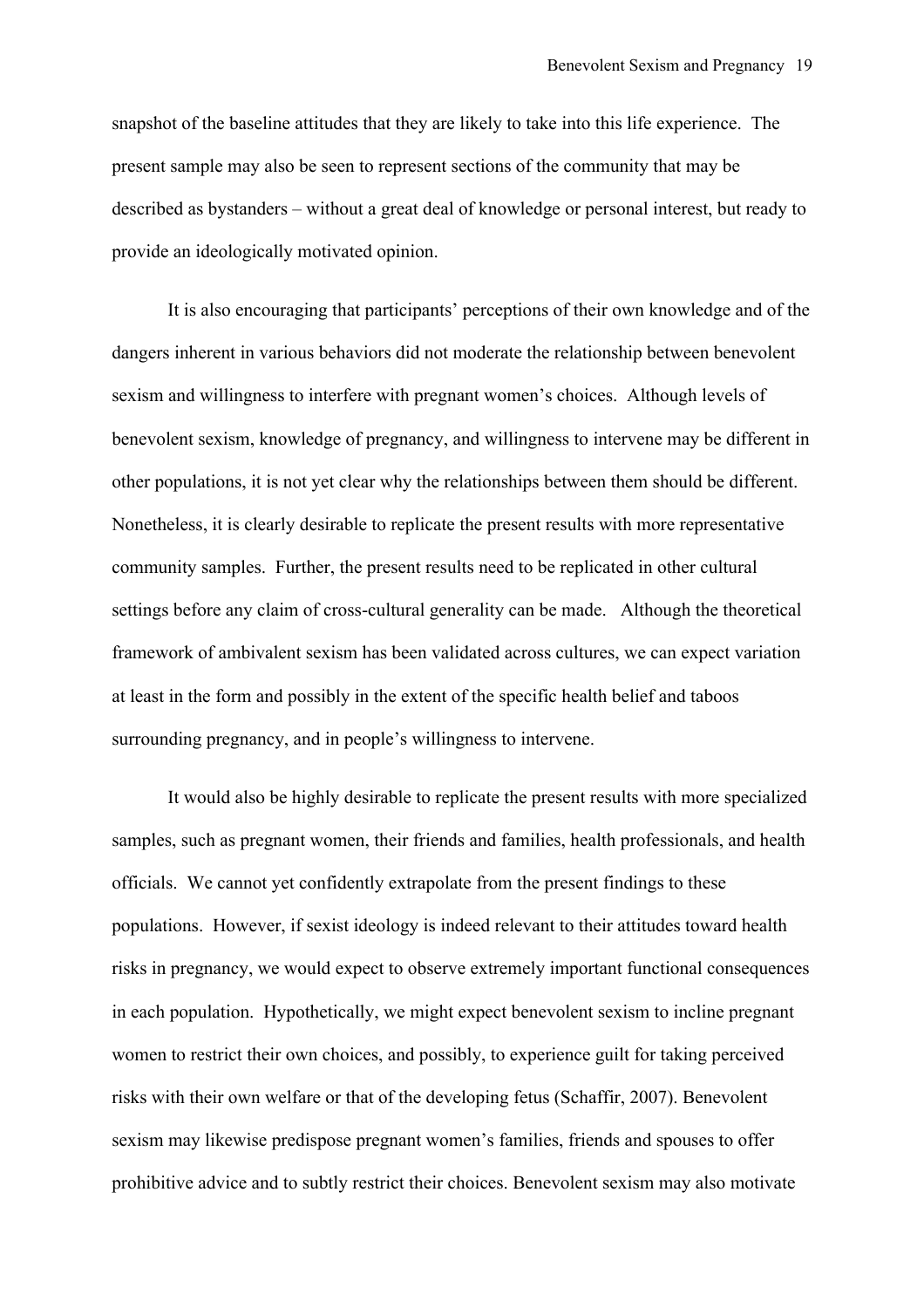health professionals to offer restrictive advice to their pregnant patients, and health officials to formulate prohibitive policies and communiqués (cf. O'Brien, 2007).

The use of other dependent measures may also reveal that hostile sexism has some role to play in the treatment of pregnant women. Women who violate conventional expectations often find themselves at the receiving end of this ideology, and an associated stock of responses (e.g., Hebl et al., 2007; Sibley & Wilson, 2004). So, we may expect hostile sexism, and not necessarily benevolent sexism, to be related to derogatory and punitive responses to pregnant women who defy conventional restrictions on their behavior. These sorts of responses were not assessed in the present study, which confined itself to perceptions of risk and willingness to prevent women from engaging in conventionally inappropriate actions in the first place.

The fact that these dependent measures were partially independent of each other also suggests a new set of outcomes on which further research might focus. Specifically, benevolent sexism motivated intentions to intervene paternalistically on pregnant women somewhat independently of its association with elevated perceptions of risk. Therefore, something in addition to perceived risk motivates benevolent sexists to intervene on pregnant women's choices. One possibility is that benevolent sexists believe that pregnant women should live according to a precautionary principle, where women should abstain from behaviors that present a merely suggested risk, no matter how small or implausible. Another possibility is that because benevolent sexism is associated with concerns with women's purity (Glick & Fiske, 1996), it may motivate people to prevent them from subjectively impure or disgusting behaviors, regardless of their perceived health risks. Preventing women from drinking alcohol, tap water, or eating fungus-riddled cheese may satisfy this concern for purity, independently of perceived health risks.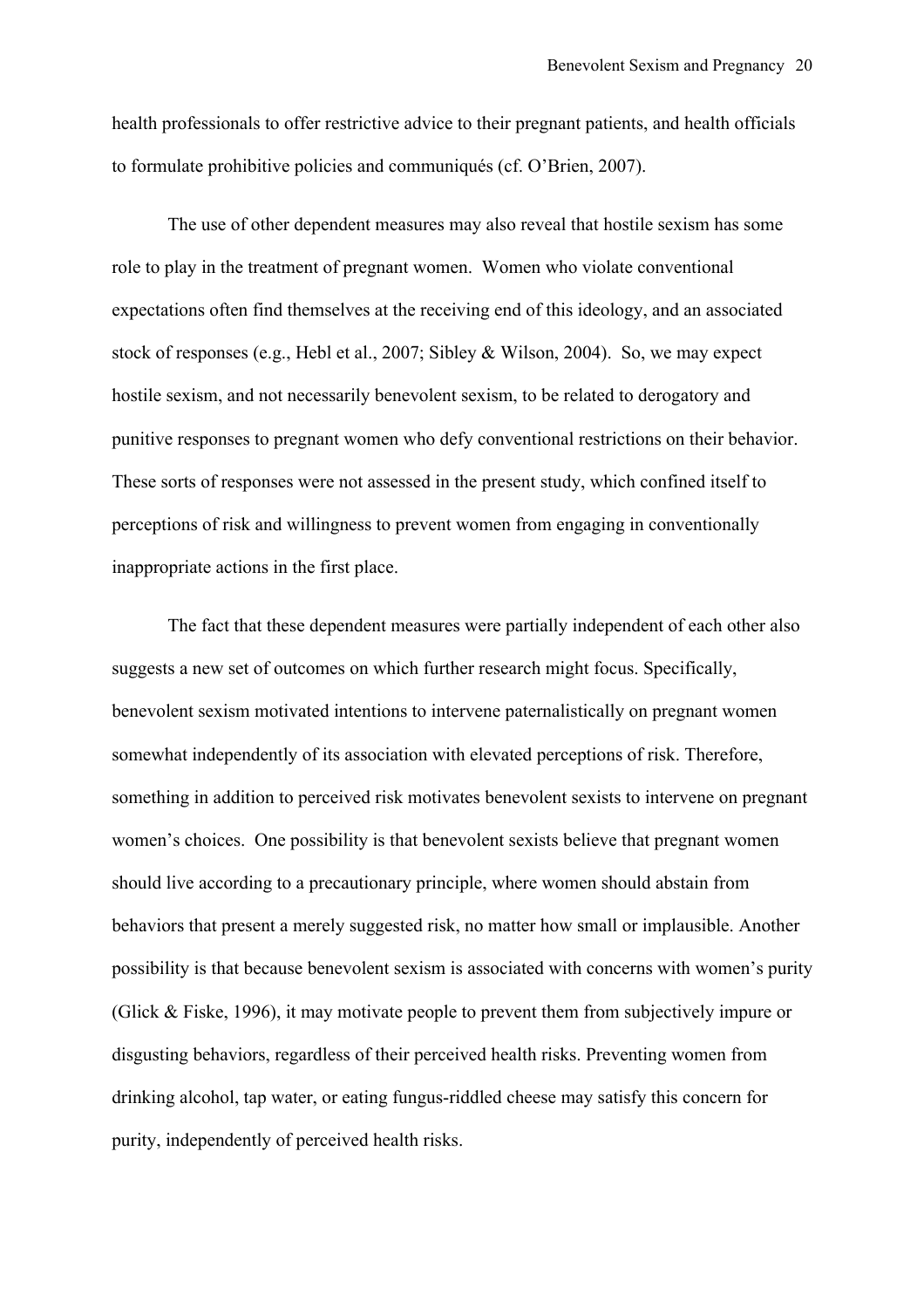Finally, we suggest that further research should examine some boundary conditions of our findings. First, the present study did not include a non-pregnant control condition. Conceivably, benevolent sexism affects reactions to pregnant women because and only because it affects reactions to women generally. From an applied point of view, this may not matter, but it is a theoretically important question. Arguably, pregnancy provides an opportunity and a justification to restrict women's choices in ways that would normally be unacceptable, at least in modern Western nations. Thus, pregnancy may be a legitimizing condition (cf. Crandall et al., 2002) enabling ideologies to find expression. Additionally, it is possible that benevolent sexism and related ideological concerns are activated by contact with pregnant women (Rudman & Fiske, 2008).

Finally, further research is needed to examine whether benevolent sexism motivates men, as well as women, to intervene on pregnant women's behavior. Past research does not suggest that gender moderates the effect of benevolent sexism (e.g., Abrams et al., 2003; Sibley & Wilson, 2004). However, men may feel less entitled to intervene on women's behavior, for fear of being perceived as sexist (cf. Sutton, Elder, & Douglas, 2006), or of contributing to the gender inequality whose existence they sometimes acknowledge exists (Sutton et al., 2008).

In the meantime, the results that our sample of women have yielded show at least that benevolent sexism does not motivates *only* men to restrict women's choices. Traditionally, benevolent sexism is thought to disempower women by granting men the power of paternalistic protection over women (Glick & Fiske, 1996; Moya et al., 2007). Systems of social control, however, are generally more effective when they are internalized by their targets. Benevolent sexism has been shown at least in North American samples to be appealing to women (Fisher, 2006; Kilianski & Rudman, 1998). Women's endorsement of benevolent sexism has been shown to increase in response to awareness of men's hostility to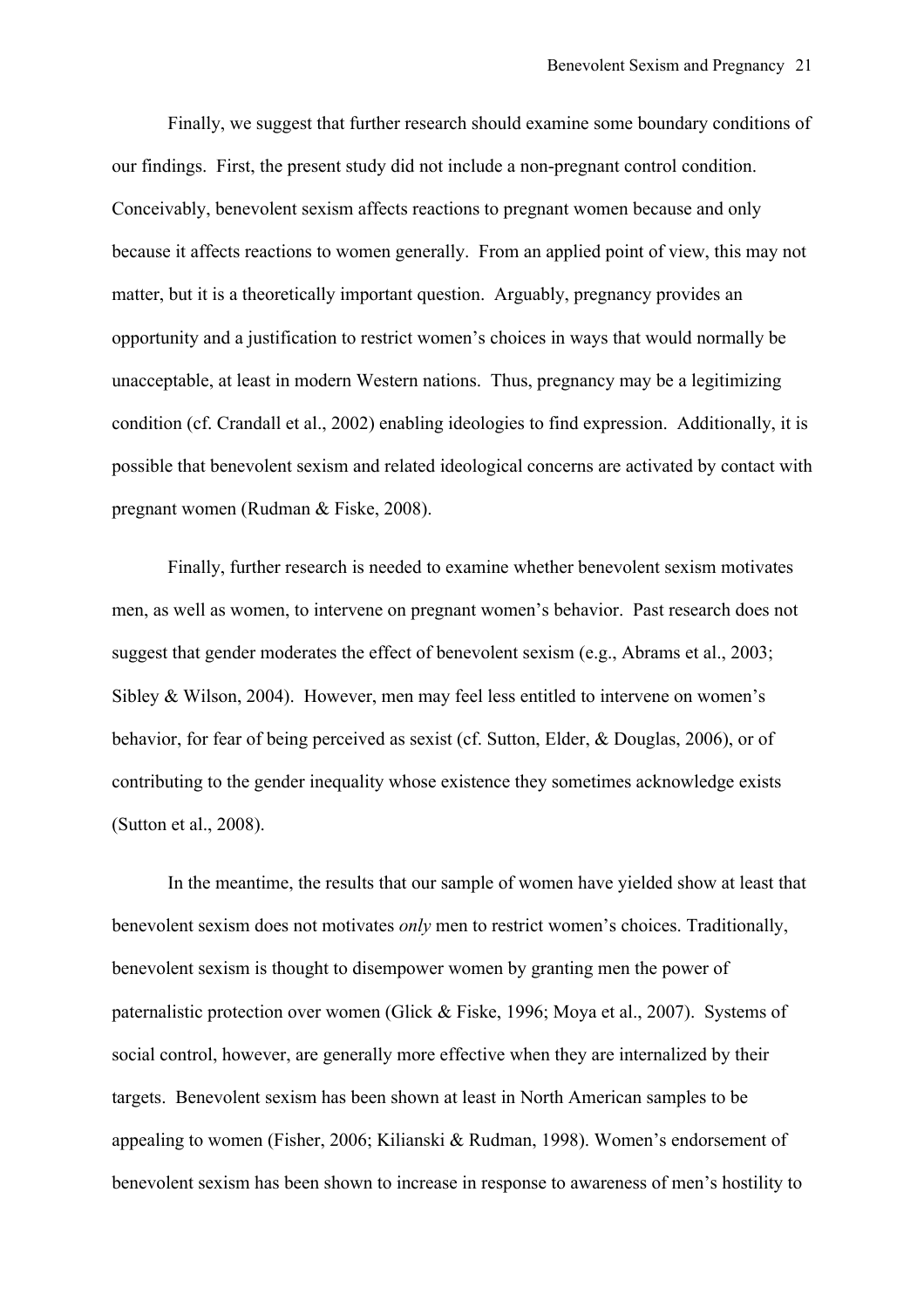women, suggesting that it is a strategy that women may use to protect themselves from realistic and material threats posed by men (Fischer, 2006; see also Expósito, Herrera, Moya, & Glick, 2010). The appeal of benevolent sexism to women, and their occasional participation in the restrictions that it imposes on their gender arguably illustrate the principle that "when it comes to maintaining social inequality, honey is typically more effective than vinegar" (Jost & Kay, 2005, p. 504). On this note, it is striking that in the anecdotes we mentioned at the beginning of this article, the retailer, obstetrician, and the duty bar manager who acted paternalistically were themselves women.

#### **Conclusion**

Medical science has shown some behaviors to be risky during pregnancy. There are reasons other than ideology to intervene on the behavior of pregnant women. However, concerns should be raised when sexist ideology is shown to be implicated in the perception of risks during pregnancy, and especially, in willingness to restrict pregnant women's freedoms. A specific concern is that impositions may be placed on pregnant women, by lay people and possibly by some professionals, that are not warranted by medical knowledge. Indeed, it is striking that even independent of their own medical beliefs, benevolent sexists were willing to deprive pregnant women of choice. Further research is urgently required to investigate the generality of this phenomenon, and its medical, social, and psychological consequences for pregnant women.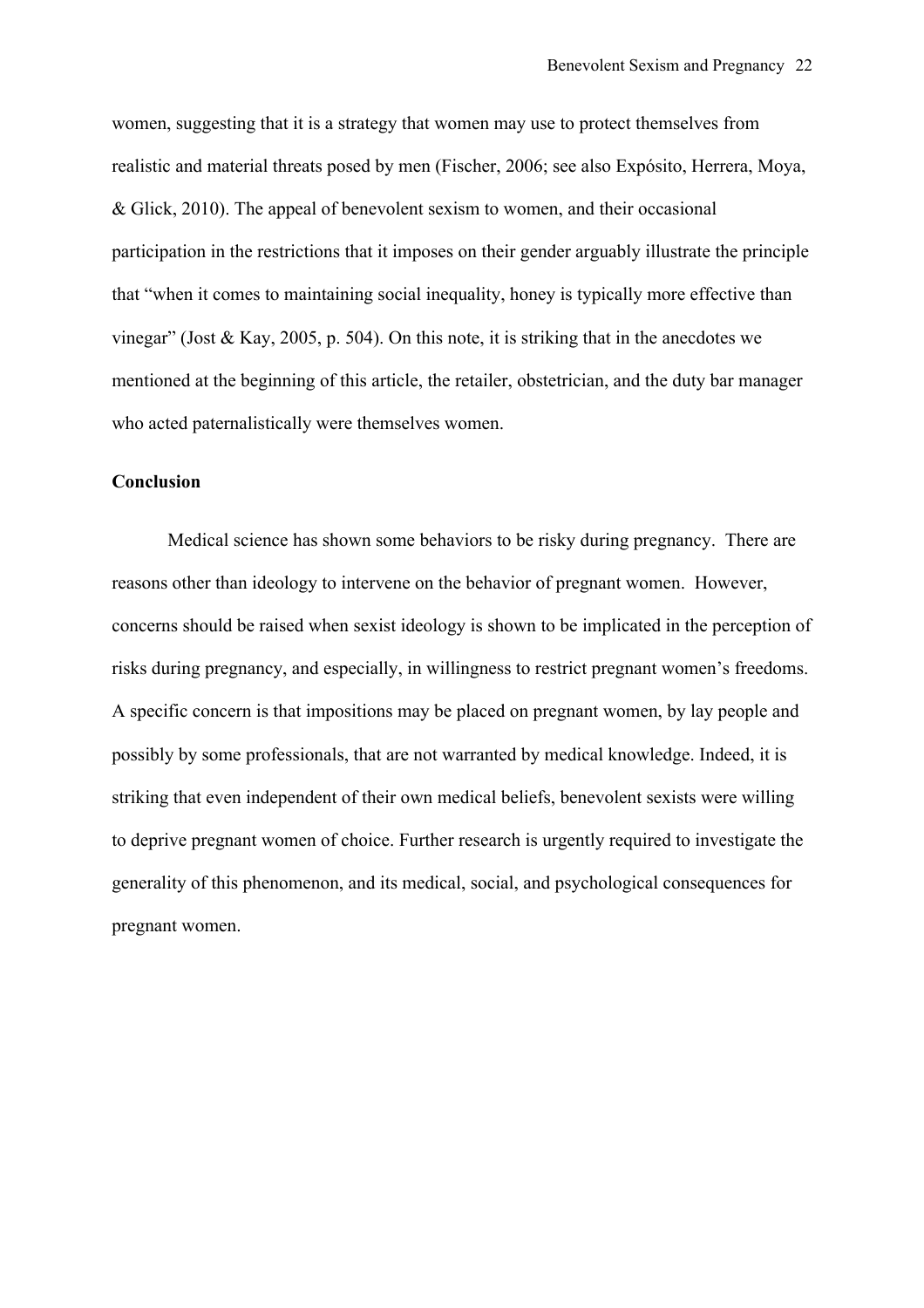#### **References**

- Abrams, D., Viki, G. T., Masser, B., & Bohner, G. (2003). Perceptions of stranger and acquaintance rape: The role of benevolent and hostile sexism in victim blame and rape proclivity. *Journal of Personality and Social Psychology*, *84*, 111-125. doi: 10.1037/0022-3514.84.1.111
- Baron, R. M., & Kenny, D. A. (1986). The moderator-mediator variable distinction in social psychological research: Conceptual, strategic, and statistical considerations. *Journal of Personality and Social Psychology*, *51*, 1173-1182. doi: 10.1037/0022- 3514.51.6.1173
- Burton v. State of Florida, L. T. CA 1167 (Fla. Dist. App. Ct.,  $1<sup>st</sup>$  Dist, 2009)
- Clench, J. (2009, October 5). Pregnant mum in cheddar sale ban. *The Sun,* p. 35.
- Crandall, C. S., Eshleman, A., & O'Brien, L. (2002). Social norms and the expression and suppression of prejudice: The struggle for internalization. *Journal of Personality and Social Psychology*, *72*, 359-378. doi: 10.1037/0022-3514.82.3.359
- Dardenne, B., Dumont, M., & Bollier, T. (2007). Insidious dangers of benevolent sexism: Consequences for women's performance. *Journal of Personality and Social Psychology*, *93*, 764-779. doi: 10.1037/0022-3514.93.5.764

Elliot, E. (2009, March 31). Pregnant women told to leave Hove pub. *The Argus*, p. 1.

Expósito, F., Herrera, M. C., & Moya, M. (2010). Don't rock the boat: Women's benevolent sexism predicts fears of marital violence. *Psychology of Women Quarterly*, *34*, 36-42. doi: 10.1111/j.1471-6402.2009.01539.x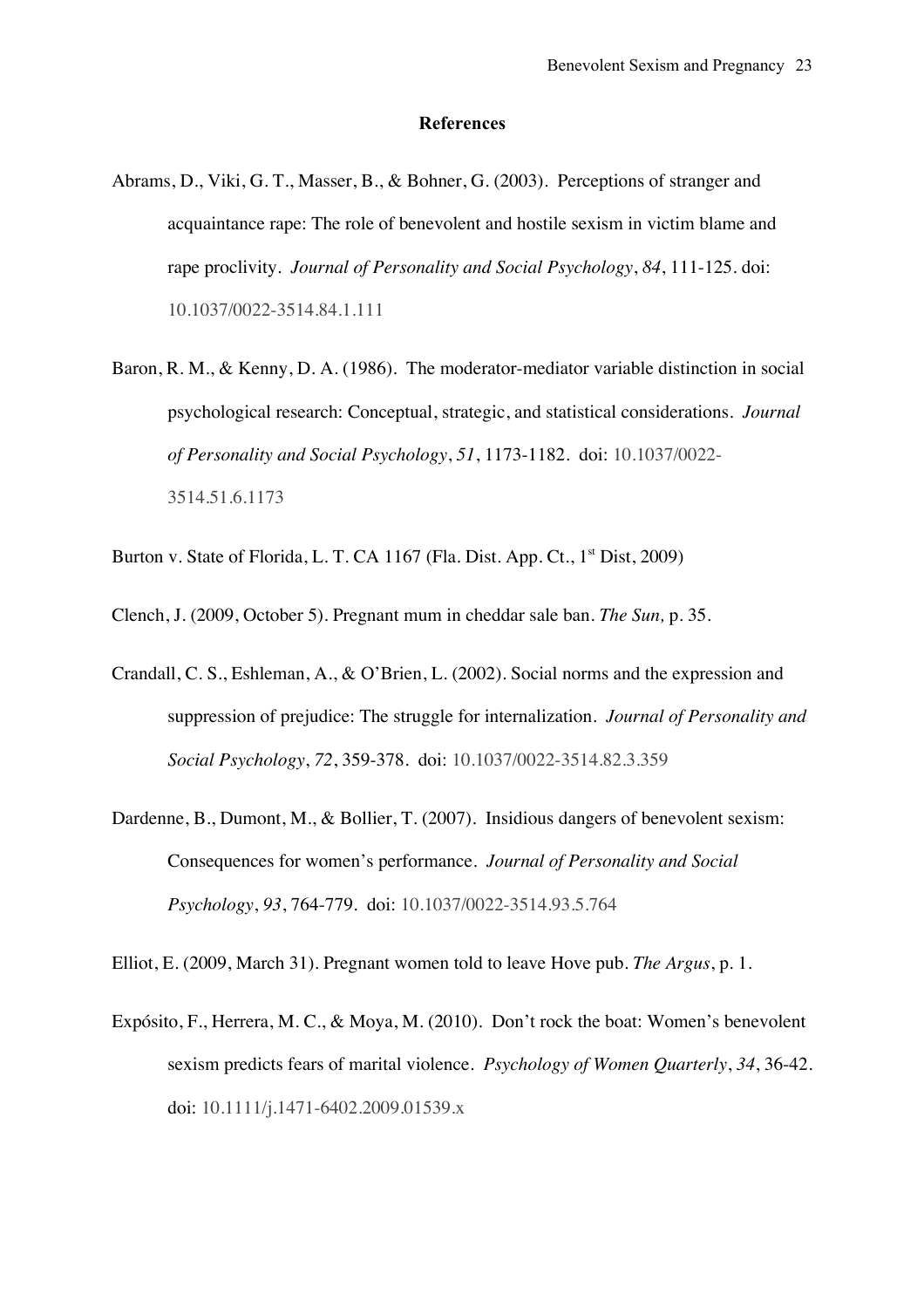- Faludi, S. (1991). *Backlash: The undeclared war against American women.* New York: Crown Publishers Inc.
- Fischer, A. R. (2006). Women's benevolent sexism as reaction to hostility. *Psychology of Women Quarterly*, *30*, 410-416. doi: 10.1111/j.1471-6402.2006.00316.x
- Franzoi, S. L. (2001). Is female body esteem shaped by benevolent sexism? *Sex Roles*, *44*, 177-188. Doi: 10.1023/A:1010903003521
- Furedi, F. (2001). *Paranoid parenting*. London: Allen Lane.
- Gélis, J. (1996). *History of childbirth: Fertility, pregnancy and birth in Early Modern Europe*. Boston: Northeastern University Press.
- Glick, P., & Fiske, S. T. (1996). The ambivalent sexism inventory: Differentiating hostile and benevolent sexism. *Journal of Personality and Social Psychology, 70,* 491-512. doi: 10.1037/0022-3514.70.3.491
- Glick, P., Fiske, S. T., Mladinic, A., Saiz, J. L., Abrams, D., Masser, B., et al. (2000). Beyond prejudice as simple antipathy: Hostile and benevolent sexism across cultures. *Journal of Personality and Social Psychology*, *79*, 763-775. doi:10.1037//0022- 3514.79.5.763
- Glick, P., & Fiske, S. T. (2001). An ambivalent alliance: Hostile and benevolent sexism as complementary justifications for gender inequality. *American Psychologist, 56,* 109- 118. Doi: 10.1037/0003-066X.56.2.109
- Guttentag, M., & Secord, P. F. (1983). *Too many women? The sex ratio question*. Beverly Hills, CA: Sage.
- Hebl, M. R., King, E. B., Glick, P., Singletary, S. L., & Kazama, S. (2007). Hostile and benevolent reactions toward pregnant women: Complementary interpersonal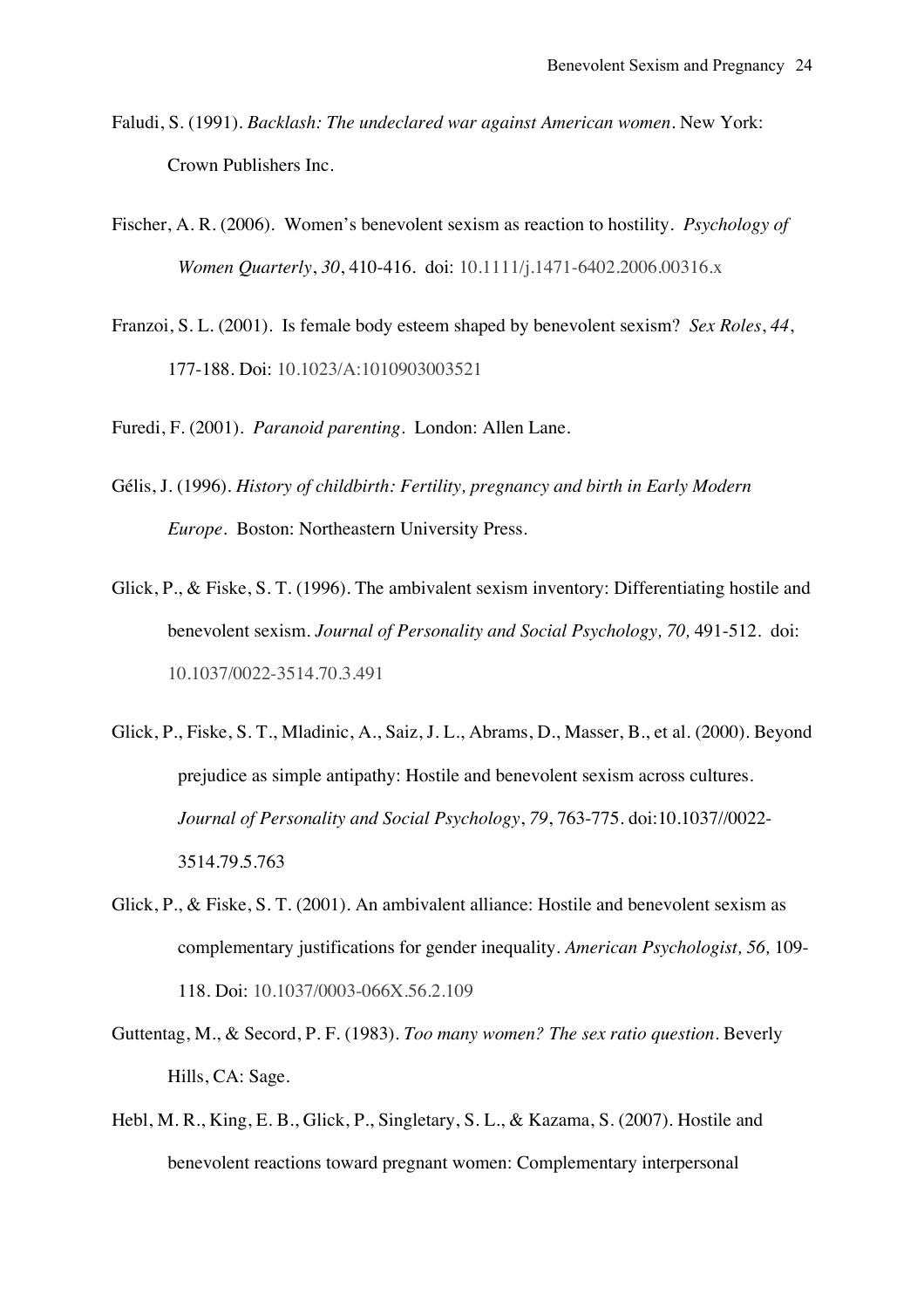punishments and rewards that maintain traditional roles. *Journal of Applied Psychology, 92,* 1499-1511. doi: 10.1037/0021-9010.92.6.1499

- Jost, J. T., & Kay, A. C. (2005). Exposure to benevolent sexism and complementary gender stereotypes: Consequences for specific and diffuse forms of system justification. *Journal of Personality and Social Psychology*, *88*, 498-509. Doi: 10.1037/0022- 3514.88.3.498
- Kelly, Y., Sacker, A., Gray, R., Kelly, J., Wolke, D., & Quigley, M. A. (2008). Light drinking in pregnancy, a risk for behavioural problems and cognitive deficits at 3 years of age? *International Journal of Epidemiology, 2008,* 1-12. doi: 10.1093/ije/dyn230
- Kilianski, S. E., & Rudman, L .A. (1998). Wanting it both ways: Do women approve of benevolent sexism? *Sex Roles*, *39*, 333-352. doi: 10.1023/A:1018814924402
- Meyer-Rochow, V. B. (2009). Food taboos: Their origins and purposes*. Journal of Ethnobiology and Ethnomedicine*, *5*, 18 – 27. doi: 10.1186/1746-4269-5-18
- Moya, M., Glick, P., Exposito, F., de Lemus, S., & Hart, J. (2007). It's for your own good: Benevolent sexism and women's reactions to protectively justified restrictions. *Personality and Social Psychology Bulletin*, *33*, 1421-1434. Doi: 10.1177/0146167207304790
- Nathanson, V., Jayesinghe, N., & Roycroft, G. (2007). Is it all right for women to drink small amounts of alcohol in pregnancy? No. *British Medical Journal, 335*, 857. Doi: 10.1097/01.aoa.0000319773.76362.59
- Newman, L. F. (1969). Folklore of pregnancy: Wives' tales in contra costa county, California. *Western Folklore, 28,* 112-135.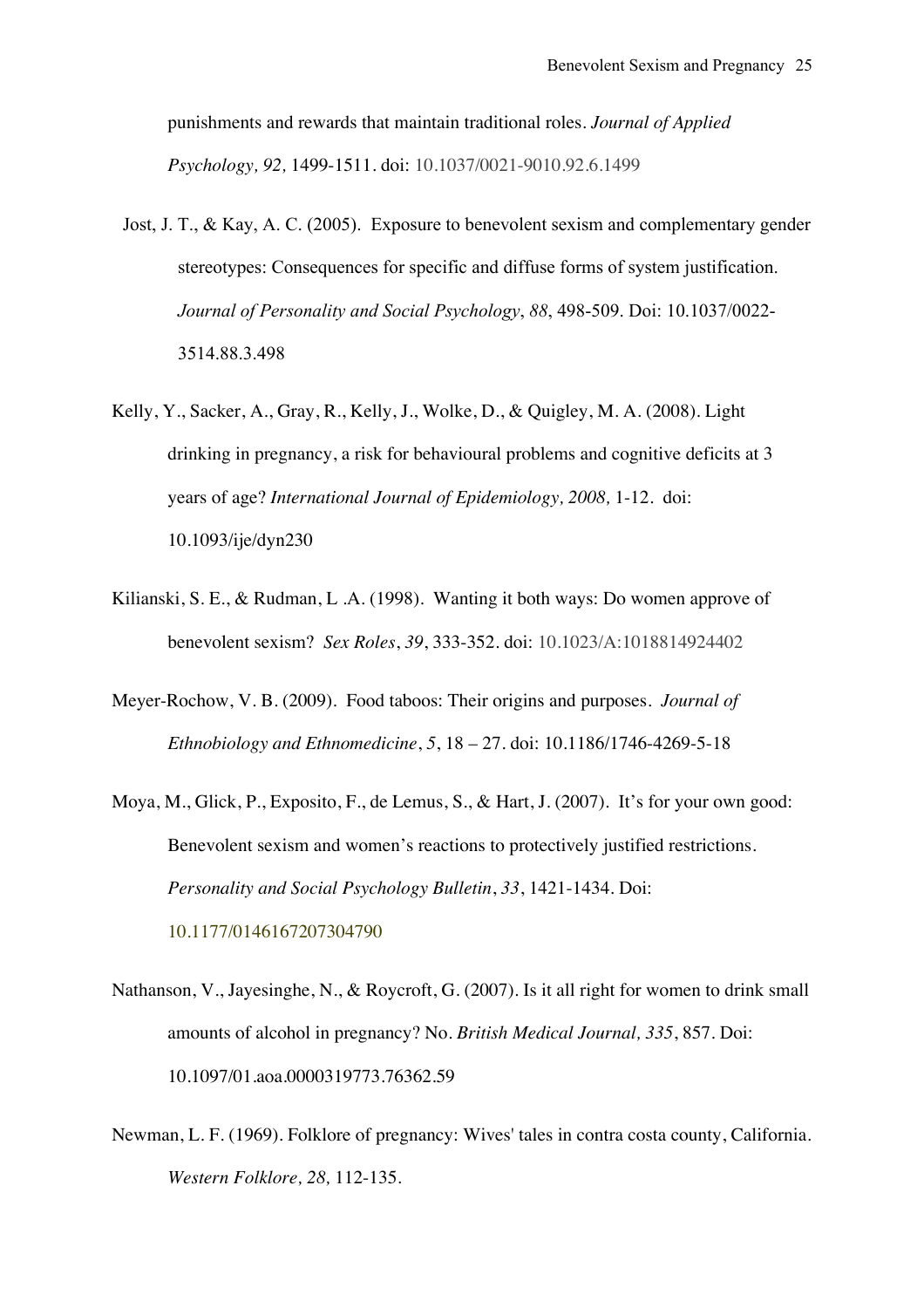- Ninuk, T. (2005). The importance of eating rice: Changing food habits among pregnant Indonesian women during economic crisis. *Social Science and Medicine*, *61*, 199- 210. doi: 10.1016/j.socscimed.2004.11.043
- O'Brien, P. (2007). Is it all right for women to drink small amounts of alcohol in pregnancy? Yes. *British Medical Journal, 335,* 856. doi: 10.1136/bmj.39371.381308.AD
- Petty, R. E., & Briñol, P. (2008). Persuasion: From single to multiple to metacognitive processes. *Perspectives on Psychological Science*, *3*, 137-147. doi: 10.1111/j.1745- 6916.2008.00071.x
- Phelan, J. E., Sanchez, D. T., & Broccoli, T. L. (2010). The danger in sexism: The links among fear of crime, benevolent sexism, and well-being. *Sex Roles*, *62*, 35-47. Doi: 10.1007/s11199-009-9711-8
- Rader, N. E. (2010). Till death do us part? Husband perceptions and responses to fear of crime. *Deviant Behavior*, *31*, 33-59. doi: 10.1080/01639620902854704
- Rice, P. L. (2000). Nyo dua hli 30 days confinement: Traditions and changed childbearing beliefs and practices among Hmong women in Australia. *Midwifery*, 16, 22-34. doi: 10.1054/midw.1999.0180
- Rothman, B. K. (1994). Beyond mothers and fathers: Ideology in a patriarchal society. In E. N. Glenn, G. Chang, & L. R. Forcey (Eds.), *Mothering: Ideology, experience, and agency* (pp. 139-158). New York: Routledge.
- Rudman, L. A., & Fairchild, L. (2004). Reactions to counterstereotypic behavior: The role of backlash in cultural stereotype maintenance. *Journal of Personality and Social Psychology*, *87*, 157-176. doi: 10.1037/0022-3514.87.2.157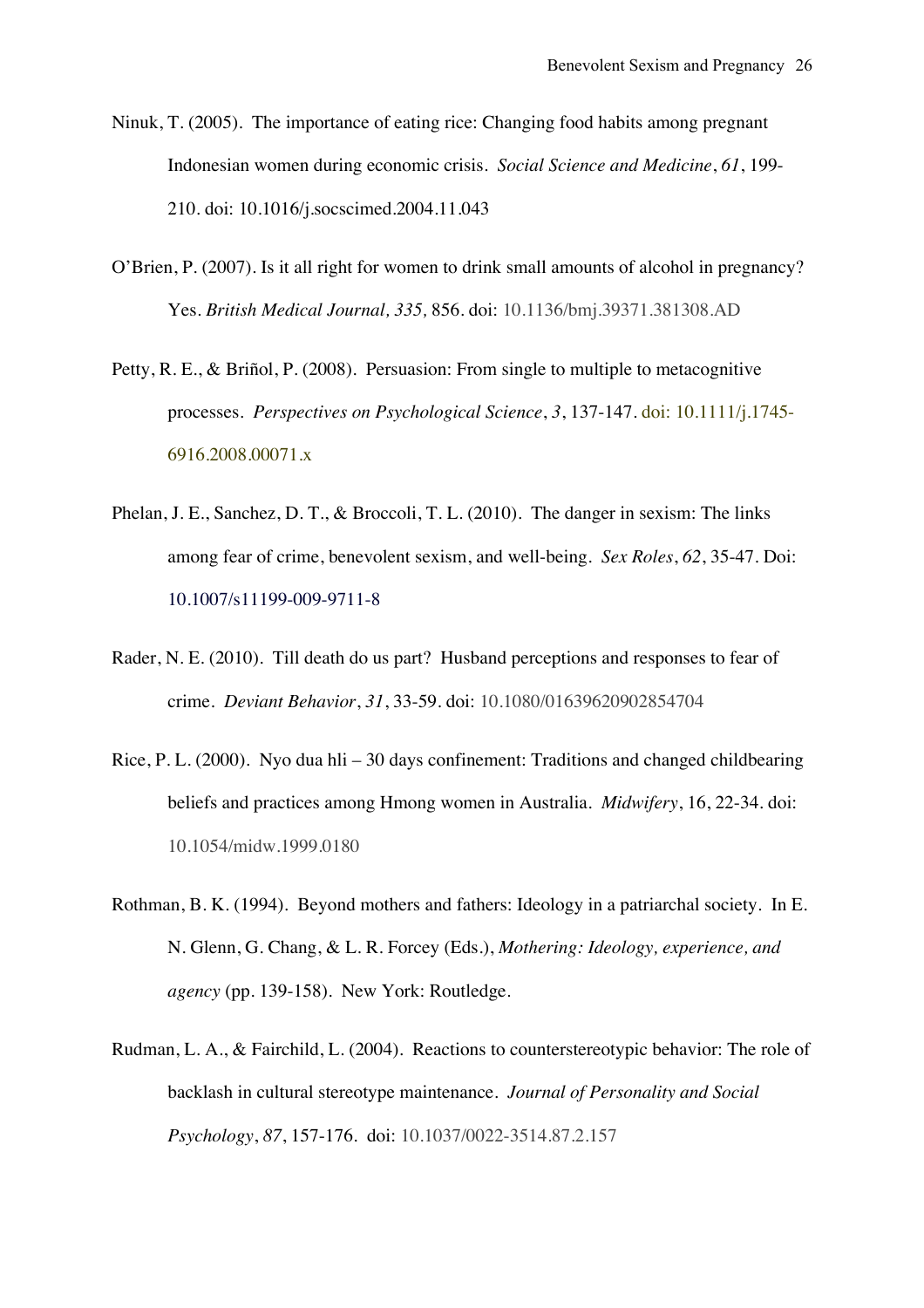- Rudman, L. A., & Fiske, S. T. (2008). *The social psychology of gender: How power and intimacy shape gender relations*. New York: Guilford.
- Santos-Torres, M. I., & Vasquez-Garibay, E. (2003). Food taboos among nursing mothers from Mexico. *Journal of Health Population and Nutrition*, *21*, 142-149.
- Schaffir, J. (2007). Do patients associate adverse pregnancy outcomes with folkloric beliefs? *Archives of Women's Mental Health, 10,* 301-304. doi: 10.1007/s00737-007-0201-0
- Sibley, C. G., & Wilson, M. S. (2004). Differentiating hostile and benevolent sexist attitudes toward positive and negative sexual female subtypes. *Sex Roles*, *51*, 687-696. doi: 10.1007/s11199-004-0718-x
- Sutton, R. M., Douglas, K.M., Wilkin, K., Elder, T.J., Cole, J. M., & Stathi, S. (2008). Justice for whom, exactly? Beliefs in justice for the self and various others. *Personality and Social Psychology Bulletin, 34*, 528-541. doi: 10.1177/0146167207312526
- Sutton, R. M., Elder, T. J., & Douglas, K. M. (2006). Reactions to criticism of outgroups: Social convention in the Intergroup Sensitivity Effect. *Personality and Social Psychology Bulletin*, *32*, 563-575. doi: 10.1177/0146167205282992
- Viki, G. T., & Abrams, D. (2002). But she was unfaithful: Benevolent sexism and reactions to rape victims who violate traditional gender role expectations. *Sex Roles, 47,* 289- 293. doi: 10.1023/A:1021342912248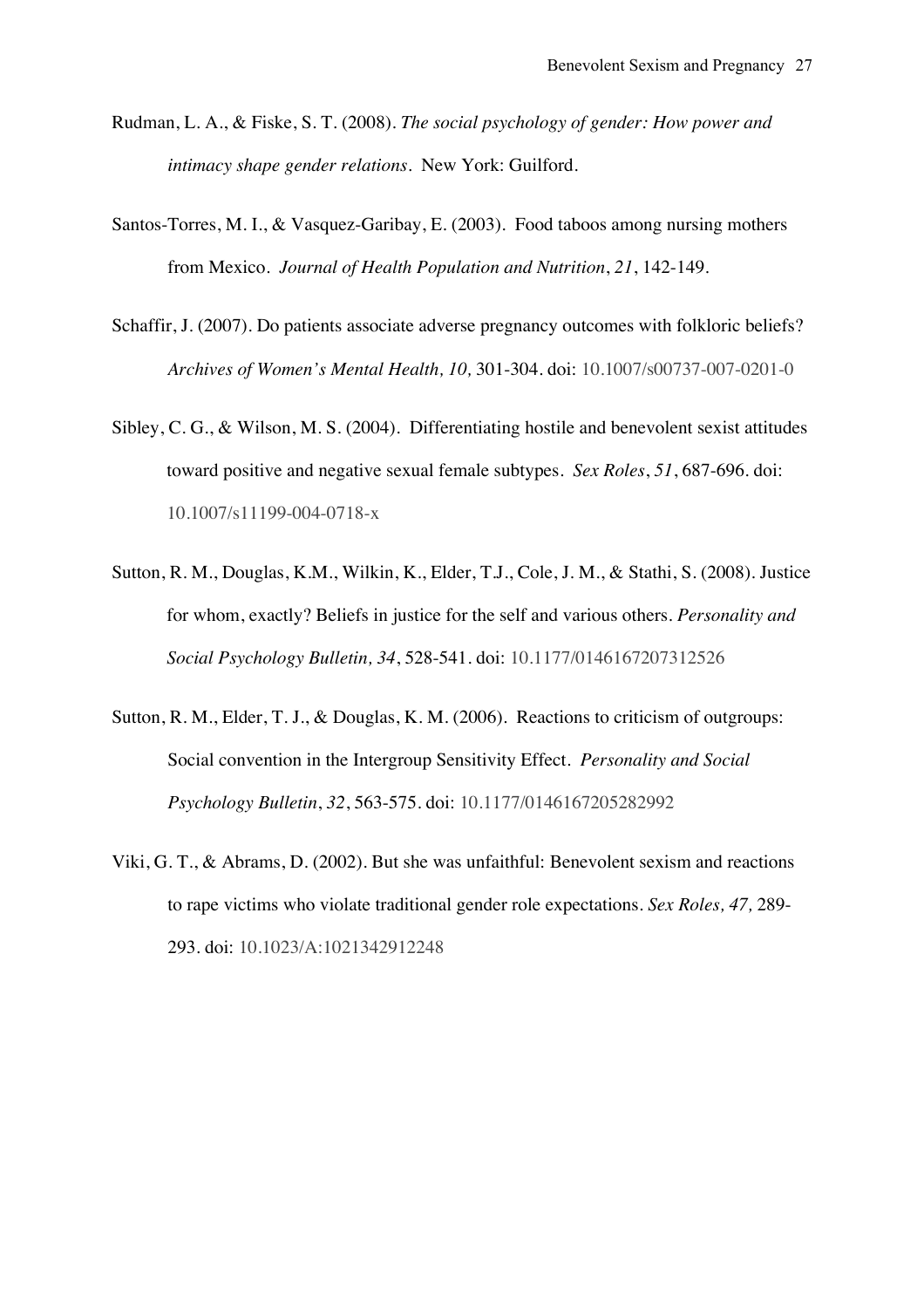#### **Author Note**

This research was supported by The Economic and Social Research Council (ESRC) grant 000-22-2540 awarded to Robbie M. Sutton and Karen M. Douglas.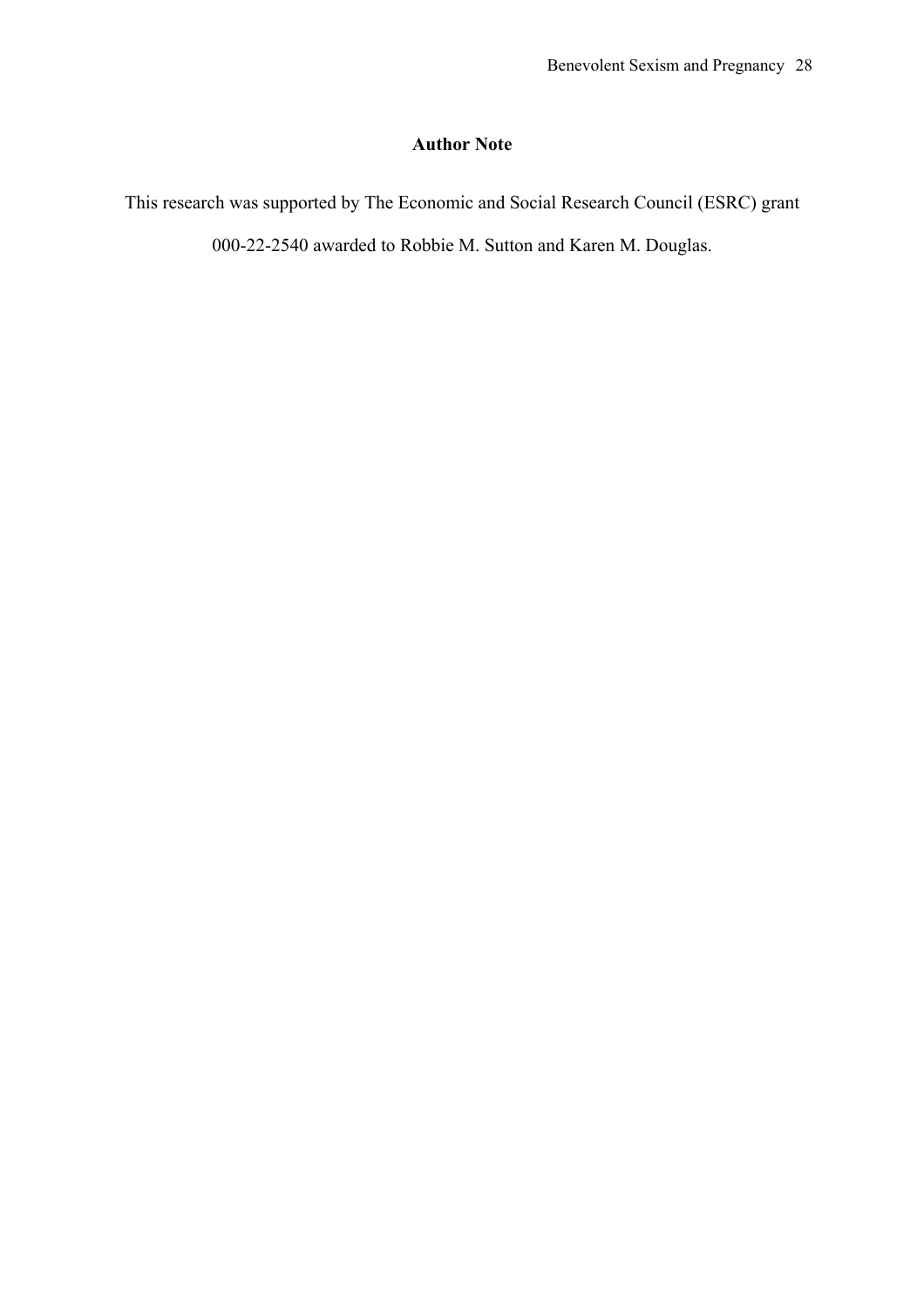Table 1

Means (and Standard Deviations) for Each Variable in the Study, and Pearson Product-Moment Intercorrelations Between Them.

|                                        |                   | Correlation coefficients<br>(and degrees of freedom) | Means<br>(and standard<br>deviations) |                 |                |
|----------------------------------------|-------------------|------------------------------------------------------|---------------------------------------|-----------------|----------------|
|                                        | 2.                | 3 <sub>1</sub>                                       | $\overline{4}$ .                      | 5.              |                |
| 1. Benevolent sexism                   | $.44***$<br>(150) | $-.23**$<br>(154)                                    | $.28***$<br>(154)                     | $-.05$<br>(154) | 2.22<br>(0.79) |
| 2. Hostile sexism                      |                   | $-.05$<br>(156)                                      | .13<br>(156)                          | $-.09$<br>(156) | 2.01<br>(0.85) |
| 3. Perceived safety                    |                   |                                                      | $-.53***$<br>(160)                    | $-.10$<br>(160) | 2.68<br>(0.30) |
| 4. Willingness to<br>intervene         |                   |                                                      |                                       | .01<br>(160)    | 4.14<br>(0.84) |
| 5. Perceived knowledge<br>of pregnancy |                   |                                                      |                                       |                 | 0.00<br>(0.72) |

 $** p < .01, ** p < .001.$ 

*Note*. 154 participants completed the benevolent sexism scale, 156 completed hostile sexism, and 160 completed the other scales.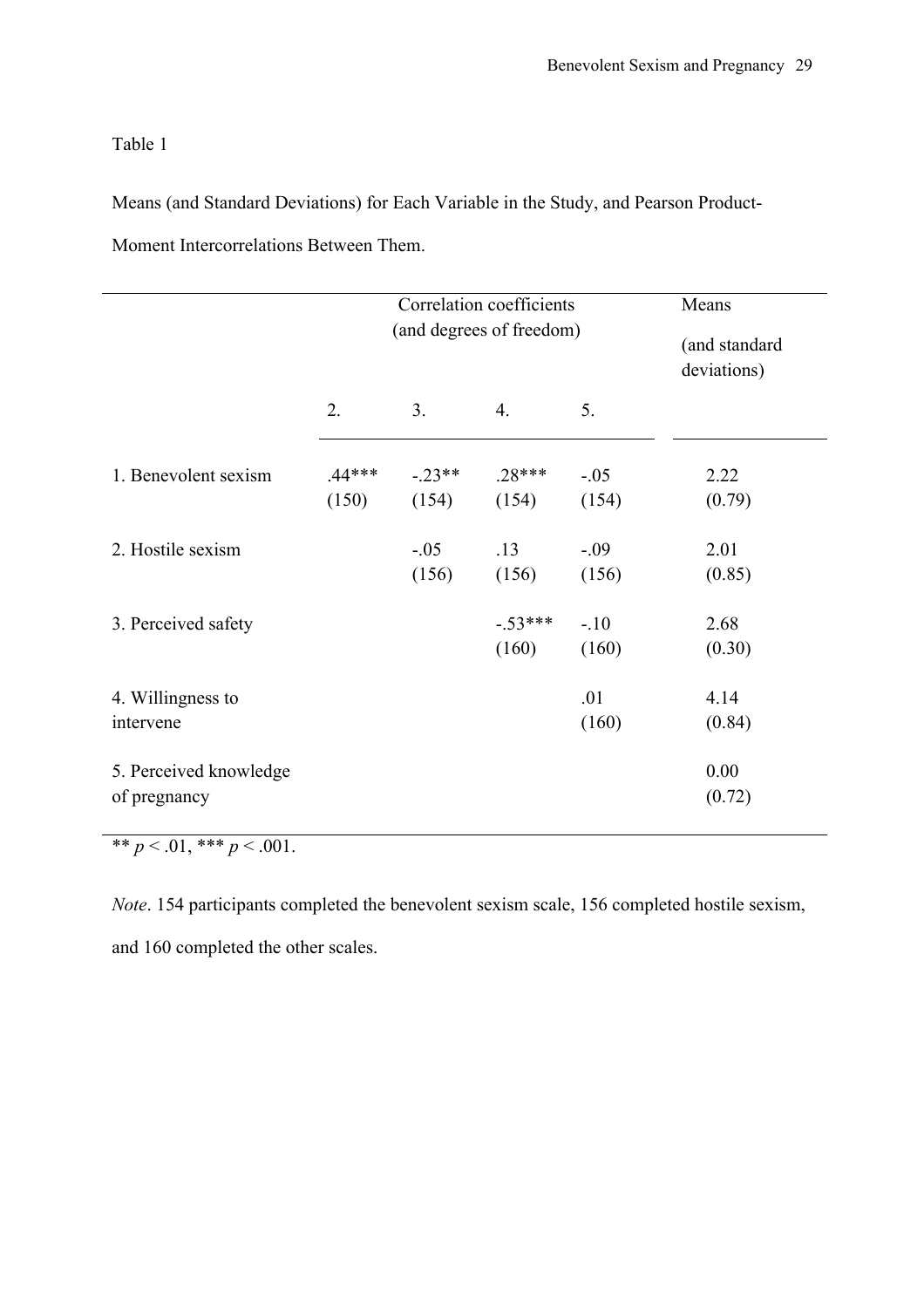#### Table 2

Hierarchical Linear Regressions Examining Whether Knowledge, Perceived Safety, and Participants' Gender Moderate the Relation Between Benevolent Sexism and Willingness to Intervene.

|                                                            | Moderator 1: Perceived knowledge of pregnancy |                  |                    |                  |  |
|------------------------------------------------------------|-----------------------------------------------|------------------|--------------------|------------------|--|
| Variable                                                   | Model 1                                       |                  | Model 2            |                  |  |
|                                                            | $\beta$                                       | $\boldsymbol{t}$ | $\beta$            | $\boldsymbol{t}$ |  |
| Benevolent sexism                                          | .287                                          | $3.67***$        | .288               | $3.68***$        |  |
| Perceived knowledge<br>of pregnancy                        | .047                                          | 0.61             | .037               | 0.47             |  |
| Benevolent sexism x<br>Perceived knowledge<br>of pregnancy |                                               |                  | $-.057$            | $-0.71$          |  |
| Adjusted $R^2$                                             | .071                                          |                  | .068               |                  |  |
| $F$ change                                                 | $F(2, 151) = 6.84***$                         |                  | $F(1, 150) = 0.51$ |                  |  |
|                                                            | Moderator 2: Perceived Safety                 |                  |                    |                  |  |
| Variable                                                   | Model 1                                       |                  | Model 2            |                  |  |
|                                                            | $\beta$                                       | $\boldsymbol{t}$ | $\beta$            | $\boldsymbol{t}$ |  |
| Benevolent sexism                                          | .177                                          | $2.53*$          | .185               | 2.58*            |  |
| Perceived safety                                           | $-48$                                         | $-6.83***$       | $-.473$            | $-6.68***$       |  |
| Benevolent sexism x<br>perceived safety                    |                                               |                  | $-.037$            | $-0.52$          |  |
| Adjusted $R^2$                                             | .298                                          |                  | .285               |                  |  |
| $F$ change                                                 | $F(2, 177) = 32.04***$                        |                  | $F(1,176) = 0.27$  |                  |  |

 $\frac{p}{p}$  < .05  $\frac{***}{p}$  < .001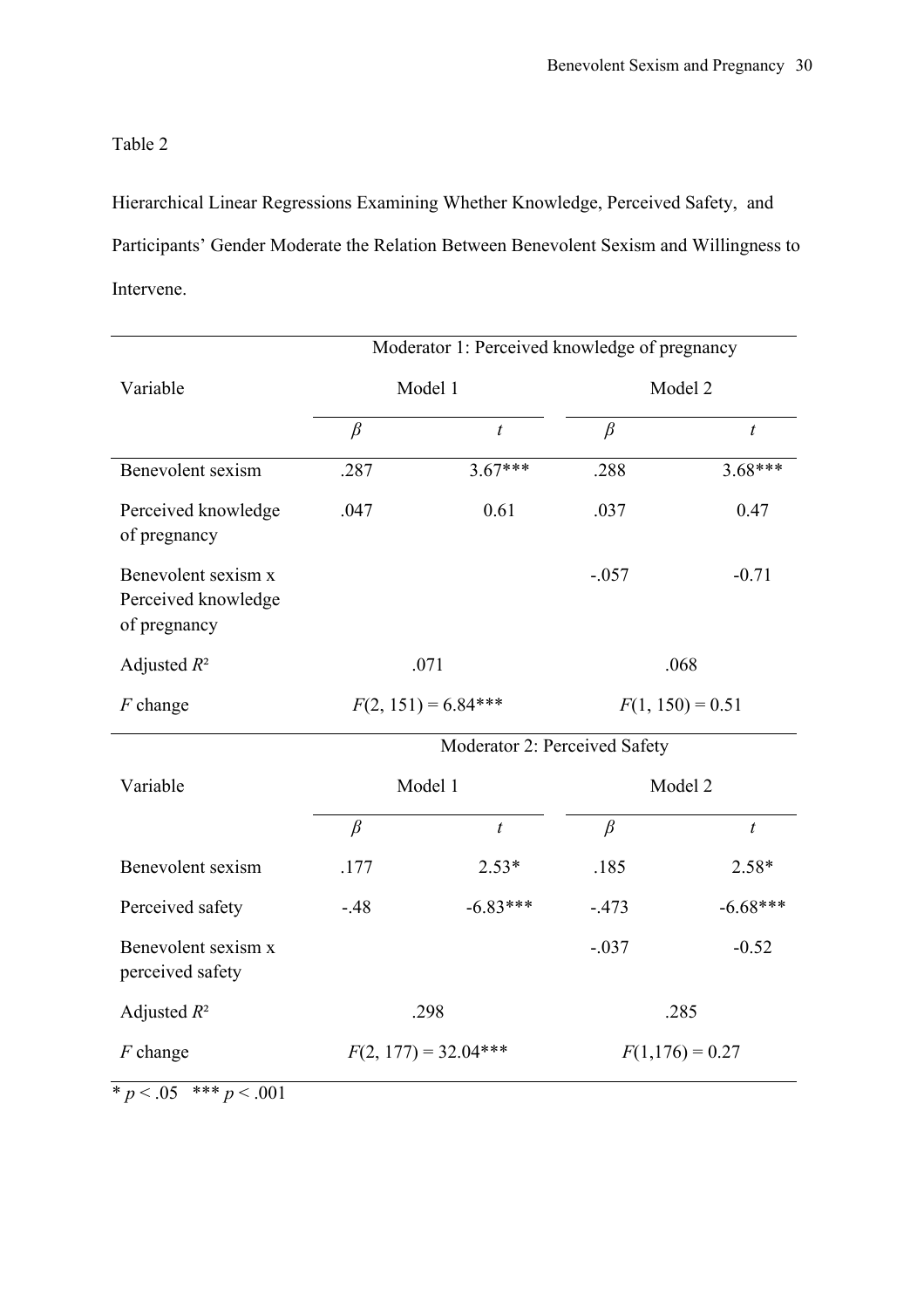#### Table 3

Statistically Significant Relations Between Sexism And The Perceived Safety Of Specific Behaviours

|                                 | Benevolent sexism | Hostile sexism |
|---------------------------------|-------------------|----------------|
|                                 |                   |                |
| Travelling abroad               | $-.30***$         | .00            |
| Having oral sex                 | $-.27***$         | .00            |
| Using a microwave               | $-.20*$           | $-18*$         |
| Having hair dyed or permed      | $-.16*$           | $-.05$         |
| Eating fat                      | $-.20*$           | $-.03$         |
| Having house plants             | $-17*$            | $-.10$         |
| Eating starchy foods            | $-24**$           | $-.06$         |
| Having sex                      | $-.26**$          | $-.08$         |
| Eating ready meals              | $-.20**$          | .03            |
| Sleeping on your side           | $-.25**$          | $-.07$         |
| Consuming artificial sweeteners | $-.20*$           | $-.02$         |
| Getting stressed                | $-.20*$           | $-.11$         |
| Sleeping on your back           | $-.19*$           | $-.01$         |
| Exercising at all               | $-.23**$          | $-.09$         |
| Taking Folic Acid               | $-.26***$         | $-24**$        |
| Eating for two                  | .03               | $.18*$         |

\*  $p < .05$ , \*\*  $p < .01$ , \*\*\*  $p < .001$  (two-tailed).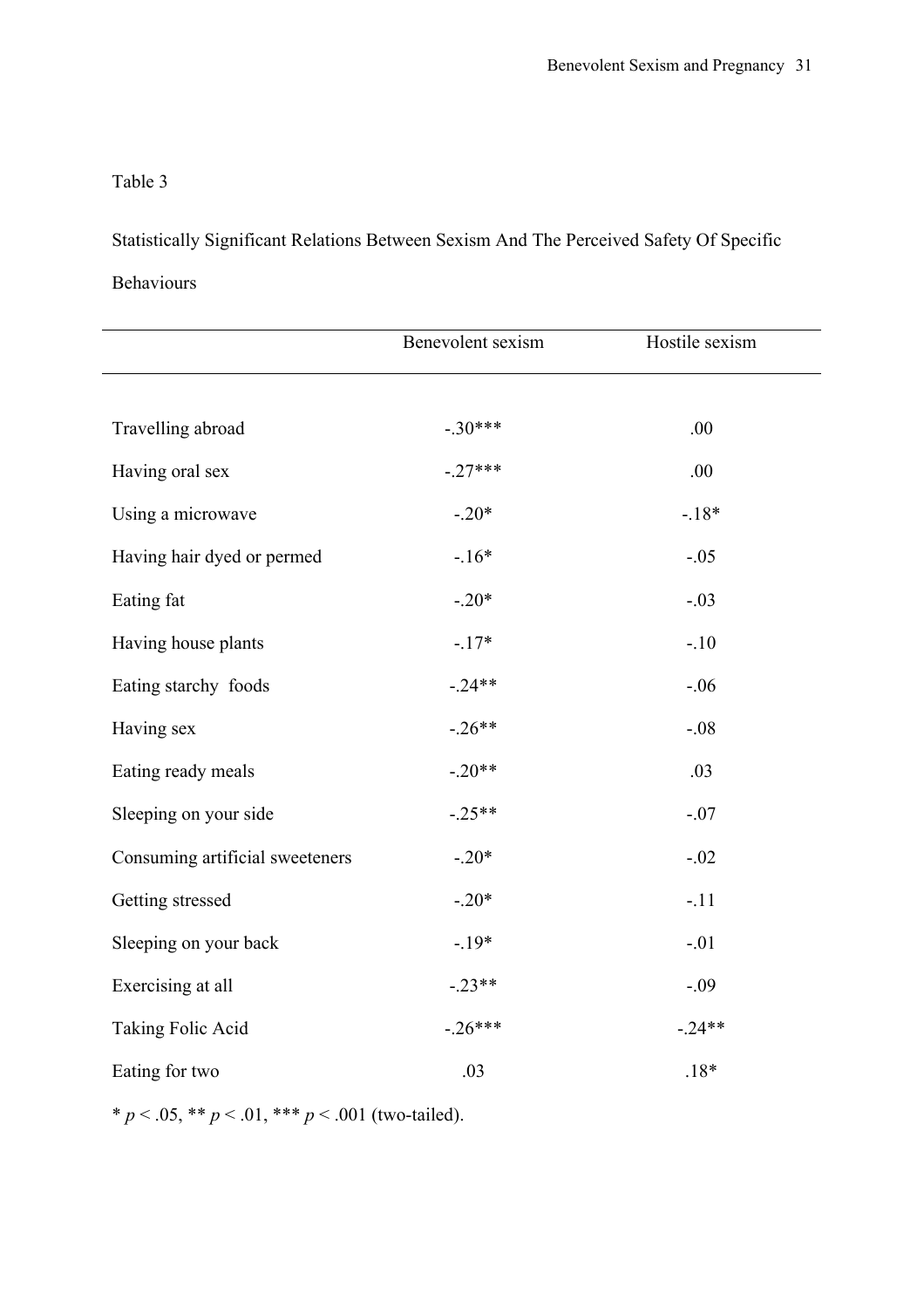#### Appendix

#### **Perceived Safety Items**

Having your hair dyed or permed<sup>1</sup>, Eating uncooked meat<sup>2</sup>, Going jet skiing<sup>3</sup>, Riding on rollercoasters<sup>4</sup>, Having your teeth whitened<sup>5</sup>, Travelling abroad<sup>2</sup>, Having oral sex<sup>6</sup>, Eating for two<sup>7</sup>, Eating eggs<sup>7</sup>, Using tanning beds<sup>8</sup>, Cleaning out cat litter boxes<sup>2</sup>, Using a microwave<sup>2</sup>, Getting a tattoo or piercing<sup>9</sup>, Eating hotdogs<sup>2</sup>, Having a manicure or pedicure<sup>10</sup>, Using a laptop on your lap<sup>3</sup>, Lifting heavy objects<sup>3</sup>, Eating starchy foods<sup>7</sup>, Having contact with reptiles<sup>2</sup>, Eating fish<sup>2</sup>, Using an electric blanket<sup>2</sup>, Sleeping on a water bed<sup>2</sup>, Using cleaning products or household paints<sup>2</sup>, Eating foods rich in calcium<sup>7</sup>, Having contact with pesticides<sup>2</sup>, Having sex<sup>6</sup>, Eating ready meals<sup>7</sup>, Sleeping on your side<sup>11</sup>, Having X rays<sup>2</sup>, Taking over the counter medication<sup>2</sup>, Drinking herbal tea<sup>10</sup>, Eating or drinking artificial sweeteners<sup>10</sup>, Eating pate or other foods high in Vitamin  $A^7$ , Getting stressed<sup>2</sup>, Eating junk food<sup>2</sup>, Sleeping on your back<sup>11</sup>, Getting regular medical examinations<sup>2</sup>, Exercising at all<sup>2</sup>, Taking folic acid<sup>2</sup>, Using a sauna, hot tub or taking long hot baths<sup>2</sup>, Taking prenatal vitamins<sup>2</sup>, Travelling to developing countries<sup>12</sup>, Eating meat at barbecues<sup>7</sup>, Having house plants<sup>2</sup>, Eating fat<sup>2</sup>.

1 http://www.babycentre.co.uk/pregnancy/isitsafeto/colourorpermhairexpert/,

<sup>2</sup>http://www.bygpub.com/natural/pregnancy.htm, <sup>3</sup>http://www.medhelp.org/posts/Pregnancy-Apr-10-Babies/DOS-AND-DONT-WHILE-,

4 http://answers.yahoo.com/question/index?qid=20080606073503AAfVWMT,PREGNANT/s how/1024935, <sup>5</sup>http://kidshealth.org/parent/question/infants/teeth.html,

<sup>6</sup>www.babycentre.co.uk/pregnancy/antenatalhealth/sexduringpregnancy/ ,

7 http://www.nhs.uk/livewell/pregnancy/Pages/healthyeating.aspx,

8 http://www.askmehelpdesk.com/pregnancy-new-motherhood/tanning-bed-while-pregnant